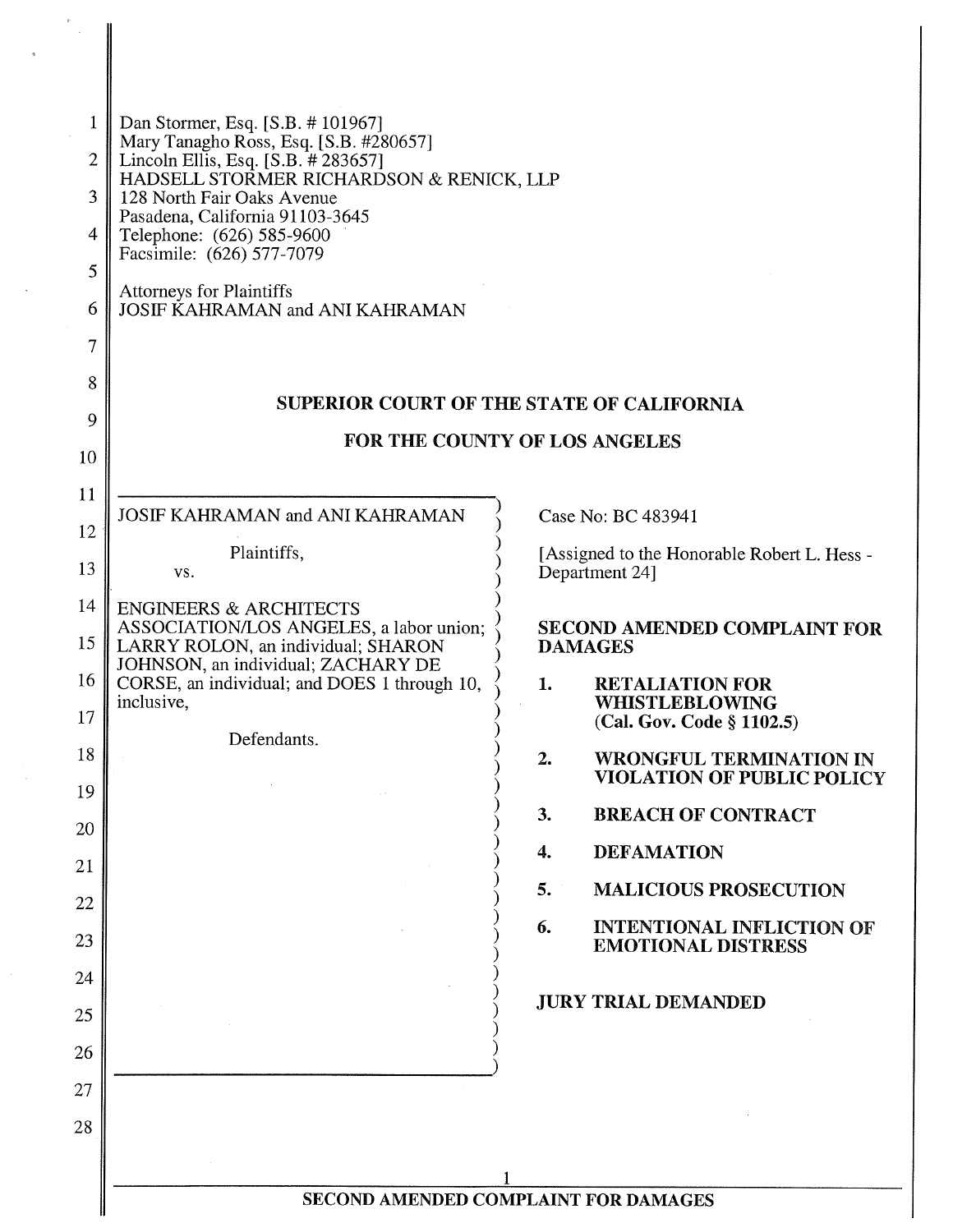1 || INTRODUCTION 2 **Plaintiffs Josif Kahraman and Ani Kahraman bring this action against Defendants for: general,** 3 compensatory, and statutory damages; equitable relief; costs; attorneys' fees; and other appropriate and 4 iust relief resulting from Defendants' unlawful conduct, and as grounds therefore allege:  $5 \parallel$  THE PARTIES 6  $\parallel$  1. Plaintiff Josif Kahraman ("Mr. Kahraman") is a 52-year-old man residing within the 7 County of Los Angeles, State of California. 8 2. Plaintiff Ani Kahraman ("Ms. Kahraman") is a 32-year-old woman residing within the 9 County of Los Angeles, State of California. 10 3. Defendant Engineers & Architects Association Los Angeles ("EAA") is a labor union 11 | registered in Los Angeles County, California, whose principal place of business is also in Los Angeles 12 County, California. On information and belief, EAA represents approximately 4,800 employees of the 13  $\parallel$  City of Los Angeles. 14 | 4. Defendant Larry Rolon ("Rolon") is an individual, who, on information and belief, 15 | resides in Orange County, California. The events described herein all took place in Los Angeles County. 16 At all relevant times, Rolon was President of the seven-member Board of Governors ("Board") of the 17 EAA, and an employee of the City of Los Angeles. 18 5. Defendant Sharon Johnson ("Johnson") is an individual, who, on information and belief, <sup>19</sup> resides in Los Angeles County, California. At all relevant times, Johnson was a member of the Board of  $20 \parallel$  Governors of the EAA, and an employee of the City of Los Angeles. 21 6. Defendant Zachary De Corse ("De Corse") is an individual, who, on information and

22 belief, resides in Los Angeles County, California. At all relevant times, De Corse was Communications  $23$  Secretary for EAA and an employee and agent of EAA.

 $24 \parallel$  7. Plaintiff is ignorant of the true names and capacities of Defendants sued herein as DOES  $25 \parallel$  1 through 10, inclusive, and therefore sues these Defendants by such fictitious names and capacities. 26 | Plaintiff is informed and believes and thereon alleges, that each fictitiously named Defendant is  $27$  responsible in some manner for the events herein alleged and that the injuries to Plaintiff herein alleged  $28 \parallel$  were proximately caused by the conduct of such Defendants.

# SECOND AMENDED COMPLAINT FOR DAMAGES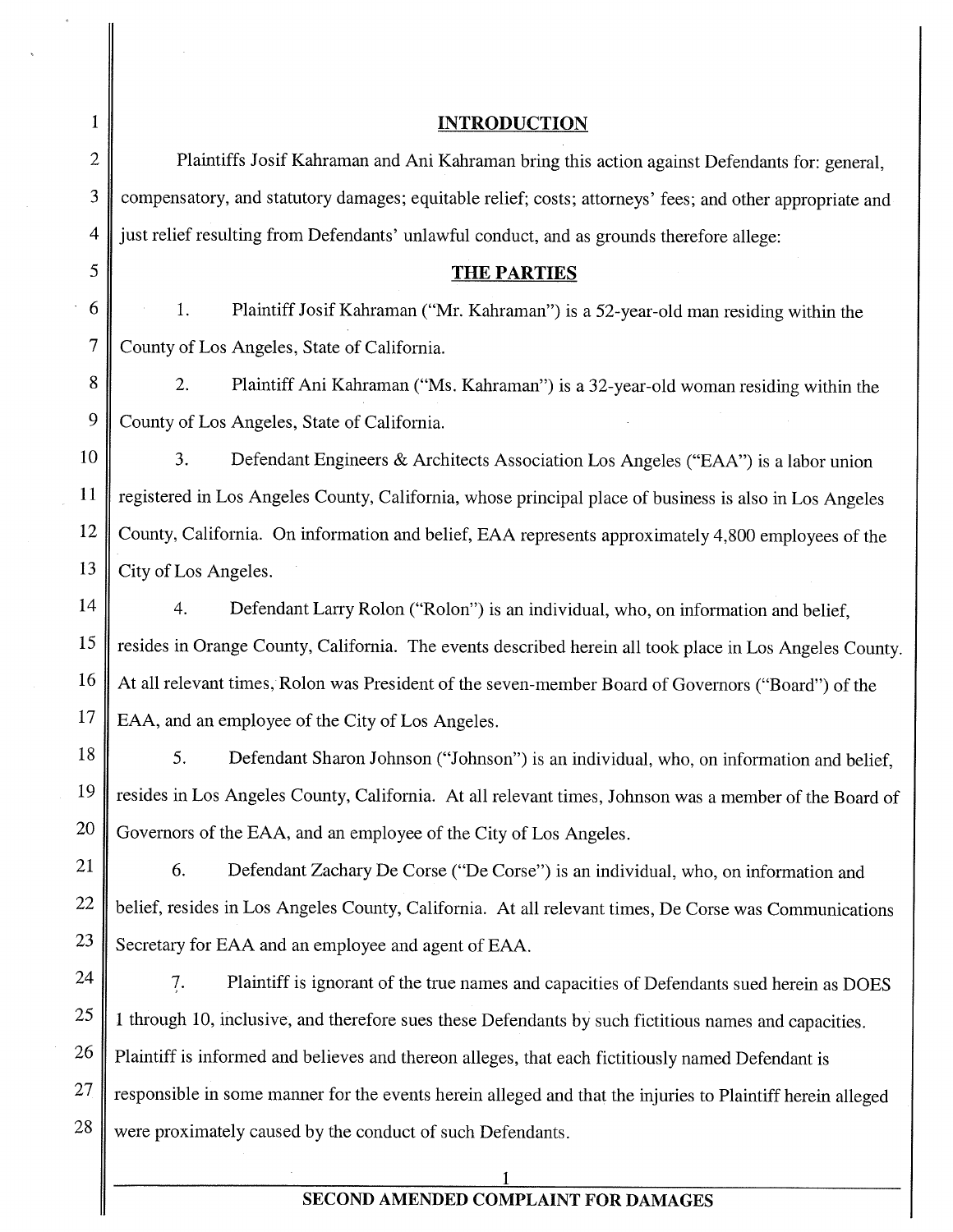1 8. Whenever and wherever reference is made in this complaint to any conduct by 2 Defendants, including DOE Defendants, such allegations and references shall also be deemed to mean 3 the conduct of each of the Defendants, acting individually, jointly and severally.

4 9. Whenever and wherever reference is made to individuals or DOES who are not named as <sup>5</sup> defendants in this Complaint, but who were employees/agents of Defendants during some or all of the 6 relevant time period, such individuals at all relevant times acted on behalf of Defendants or respective 7 DOES within the scope of their respective employments/agencies.

<sup>8</sup> FACTUAL ALLEGATIONS

9 10. Mr. Kahraman holds a Bachelor's degree from George Washington University, and has 10 I taken further course work in Education, Information Technology, Labor Contract Negotiations and 11 Labor Arbitration. Prior to working for EAA, Mr. Kahraman held paid leadership and staff positions in 12 the Washington-Baltimore Newspaper Guild, Service Employees International Union Local 1000, 13 California Nurses Association, American Federation of State County and Municipal Employees 14 (AFSCME) International Union, and the Washington, D.C. Metro Labor Council, AFL-CIO.

15 || 11. Mr. Kahraman was hired by EAA to be its Executive Director in August 2010. Mr. 16 Kahraman's employment contract provided that he would "have all authority, under the direction of the 17 Board, to conduct the business of EAA in connection with the goals established above, as well as all 18 | other regular ongoing business of the Union." Mr. Kahraman's job description, according to the 19 employment contract, included building "an organizational structure for purposes of institutional self-20 defense, member communications and related goals", ensuring "an adequate complement of trained 21 general end other staff', managing EAA's "day-to-day operations and programs", and serving as 22  $\parallel$  "the lead or leading member of the negotiating team, as appropriate", among many other tasks. The term 23  $\parallel$  of the contract was for one year, from August 6, 2010 to August 5, 2011. A true and correct copy of the 24 employment contract between EAA and Mr. Kahraman (hereinafter, "employment contract"), is attached 25  $\parallel$  hereto as **Exhibit A**.

26 12. Consistent with his duties as required by the employment contract, EAA Constitution, 27 | EAA By-laws, and EAA Policies, Mr. Kahraman played a leadership role in negotiations between the 28 EAA and the City for a new Memorandum of Understanding (also known as a "Collective Bargaining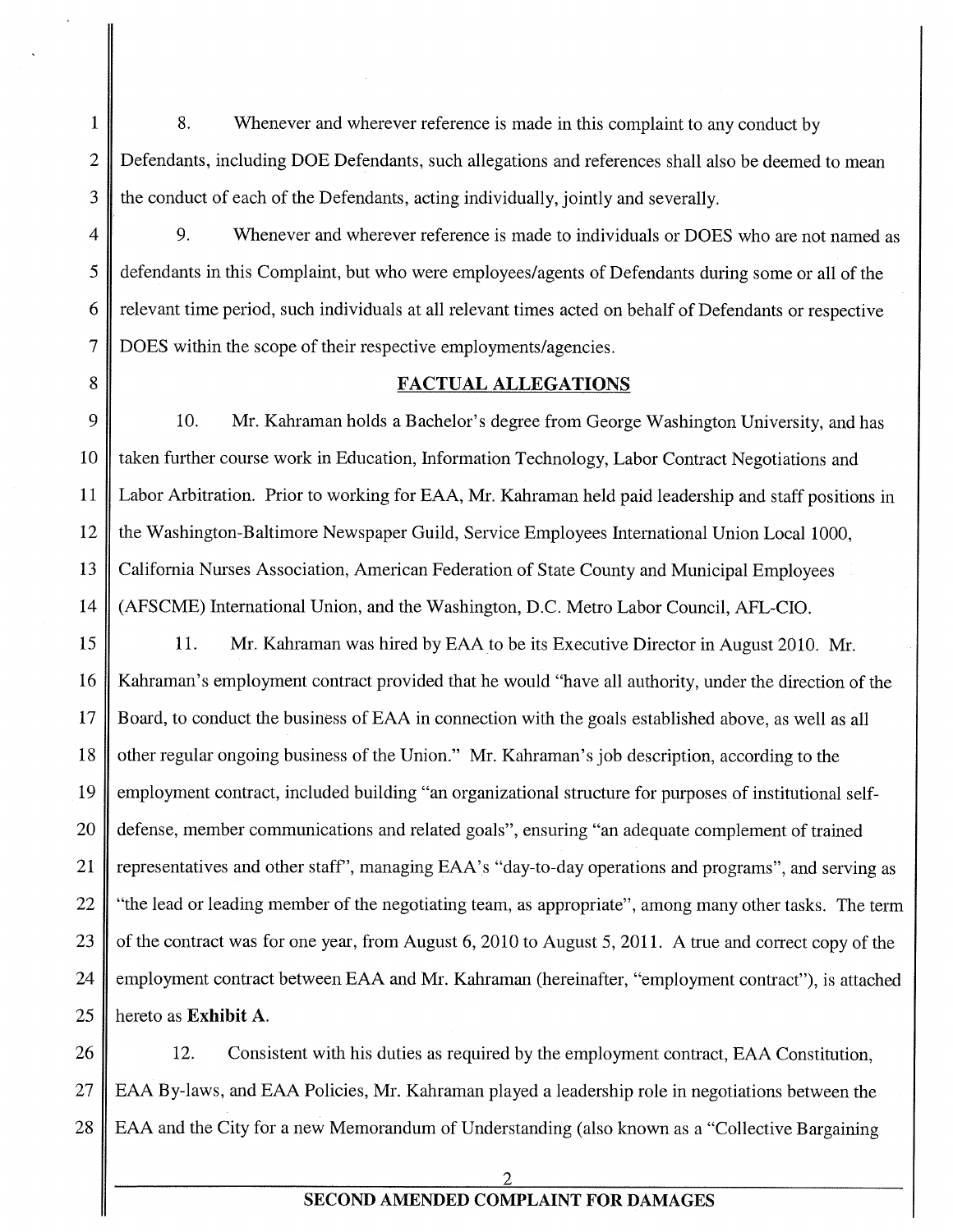<sup>1</sup> Agreement"). Under Kahraman's leadership, these negotiations were going well for EAA and its 2 members, considering the overall City of Los Angeles pessimistic budget outlook.

3 13. In 2011, the EAA Board became aware that an EAA staff person, local representative 4 Richard Sanchez ("Mr. Sanchez"), was supportive of the Republican Party. Mr. Sanchez informed De 5 Corse that he had once been a Democrat, but subsequently became a Republican. De Corse responded 6 by telling Mr. Sanchez that he was "not entitled to [his] own political opinion" as long as he worked as a 7 union representative, or words to that effect.

8 14. De Corse in turn informed some members of the EAA Board of Mr. Sanchez' Republican Party affiliation. This angered some members of the Board, especially those who identified strongly as Democrats. De Corse and then-Governors Rolon and Isaac Maya approached Mr. Kahraman and demanded that he terminate Mr. Sanchez for his pro-Republican Party political views. Mr. Kahraman 12 refused to terminate Mr. Sanchez, because such a termination would violate Labor Code § \$1101-1102, which prohibit California employers from influencing the political affiliation of their employees. Mr. Kahraman's opposition to terminating Mr. Sanchez and refusal to do so, was a motivating factor in the EAA Board's decision to terminate Mr. Kahraman shortly thereafter.

16 || 15. In 2011, Mr. Kahraman opposed another instance of unlawful activity. Defendant Rolon 17 frequently submitted requests to Mr. Kahraman for disbursements from EAA when Rolon used vacation 18 time from his job at Los Angeles World Airports for EAA business. Mr. Kahraman insisted that the 19 disbursements also be authorized by the EAA Board, as required by the EAA By-Laws. Mr. Kahraman's 20 || opposition to disbursements to Rolon that were not approved by the EAA board angered Rolon, who 21 proceeded to obtain the funds without Board approval. This constituted a misappropriation of funds in 22 violation of Penal Code § 484. Mr. Kahraman's opposition to this practice was a motivating factor of 23 | Rolon's campaign to terminate Mr. Kahraman, which began shortly thereafter.

24 | 16. By 2011, EAA staff Angel Calvo and Sandra Valenti had accumulated considerable 25 | vacation time over many years of employment with EAA. When Mr. Calvo and Ms. Valenti approached 26 Mr. Kahraman, their supervisor, seeking a settlement of their outstanding vacation time, Mr. Kahraman 27  $\parallel$  relayed their concerns to the EAA Board. The Board proposed, and Mr. Kahraman objected to, paying 28 the employees for their unused vacation time at a discounted rate of approximately  $50\%$  of their regular

3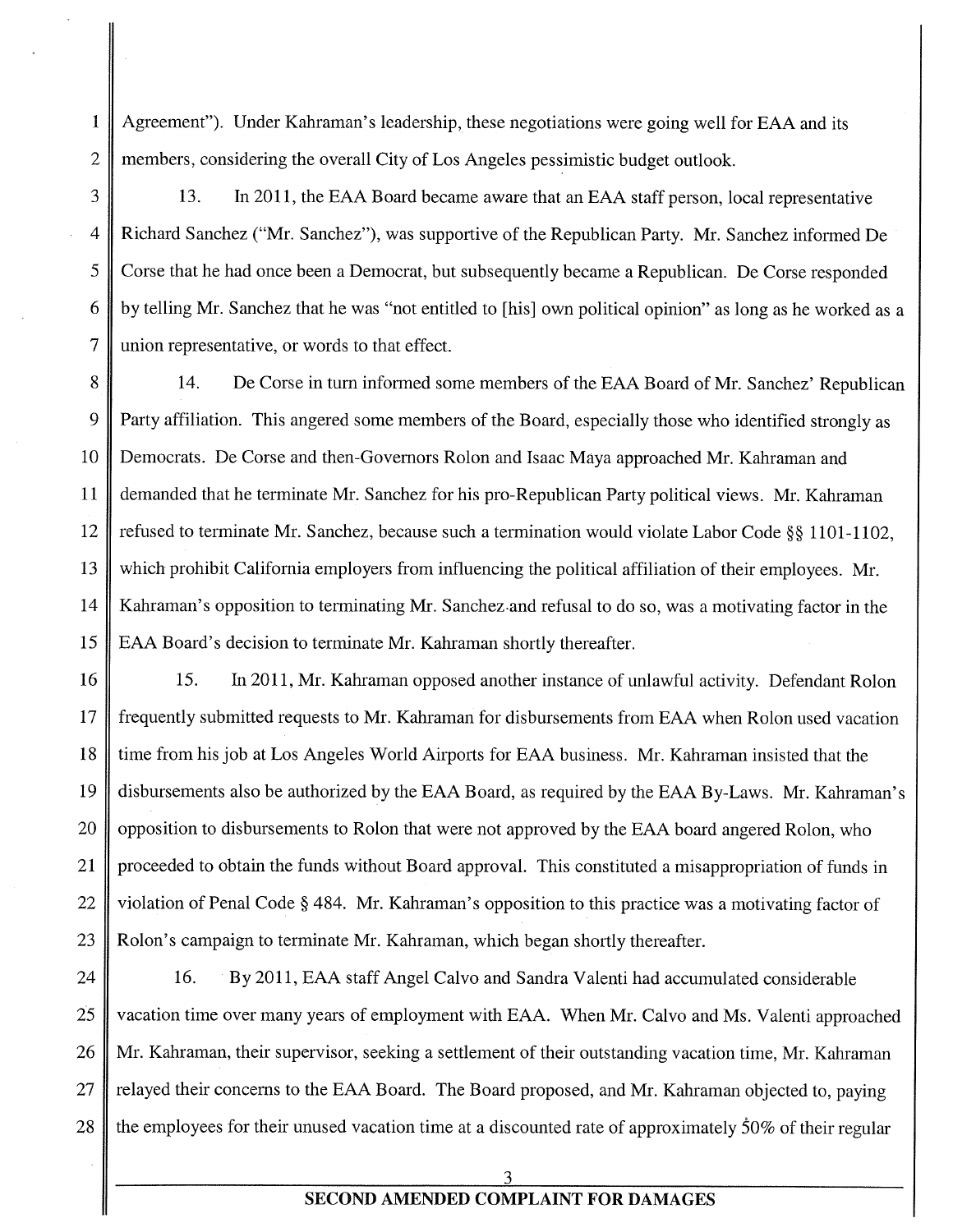<sup>1</sup> rate of pay, which would have been a clear violation of Labor Code § 227.3. Mr. Kabraman advocated 2  $\parallel$  that the EAA Board settle the outstanding vacation pay in accordance with Labor Code § 227.3 and not 3 offer a discounted rate of pay for the employees' unused vacation time as this would be a violation of the  $4 \parallel \text{law}$ . One member of the EAA Board, Rolon, subsequently organized a vote of "no confidence" among <sup>5</sup> EAA Board members regarding Mr. Kahraman's performance as Executive Director of EAA on or about 6 April 11, 2011. This vote of "no confidence" was at least partially in response to Mr. Kahraman's 7 advocacy in favor of EAA employees for their accumulated vacation time. While Mr. Kahraman 8 survived the vote of "no confidence," his refusal to participate in, and opposition to, the unlawful 9 deprivation of EAA employees' full vested vacation time was a motivating factor in EAA's subsequent 10 decision to terminate Mr. Kahraman.

 17. Mr. Kahraman was also involved with negotiations to consider institutionalizing a trial affiliation by EAA with the American Federation of Teachers union ("AFT"). EAA had entered into a trial affiliation with AFT in 2010 to avoid its members being "raided" or decertified by the Service Employees International Union. EAA's negotiations with AFT were led by Attorney Jeffrey Boxer, who 15 Tepeatedly accepted panel attorney work from the California Federation of Teachers ("CFT"), an AFT 16 affiliate. In other words, Boxer had loyalties to, and financial interests in, both AFT and EAA, even 17 though the two unions were involved in arms lengths negotiations regarding a possible permanent affiliation. The negotiating items included per capita dues payments from EAA to AFT, strike support from AFT to EAA, and other items in which the two sides had directly contrary interests.

20 18. Over the course of the negotiations between EAA and AFT, it became clear that Mr. 21 Boxer could not vigorously represent EAA while he continued to have loyalties to AFT. Mr. Boxer 22 | negotiated an affiliation agreement that Mr. Kahraman believed would have left EAA bankrupt within 2 23 years, due to the exorbitant per capita dues charged by AFT, with no corresponding subsidy from AFT or 24  $\parallel$  authority for EAA to raise its members' dues.

26

27

25 || 19. Mr. Kahraman believed that the proposed affiliation between AFT and EAA would

28  $\parallel$  <sup>1</sup>See Wang v. Chinese Daily News, Inc ., 435 F.Supp.2d 1042, 1047-49 (C.D.Cal. 2006) (Under California law, "buy-back" policy of unused vacation must be at the regular rate of pay).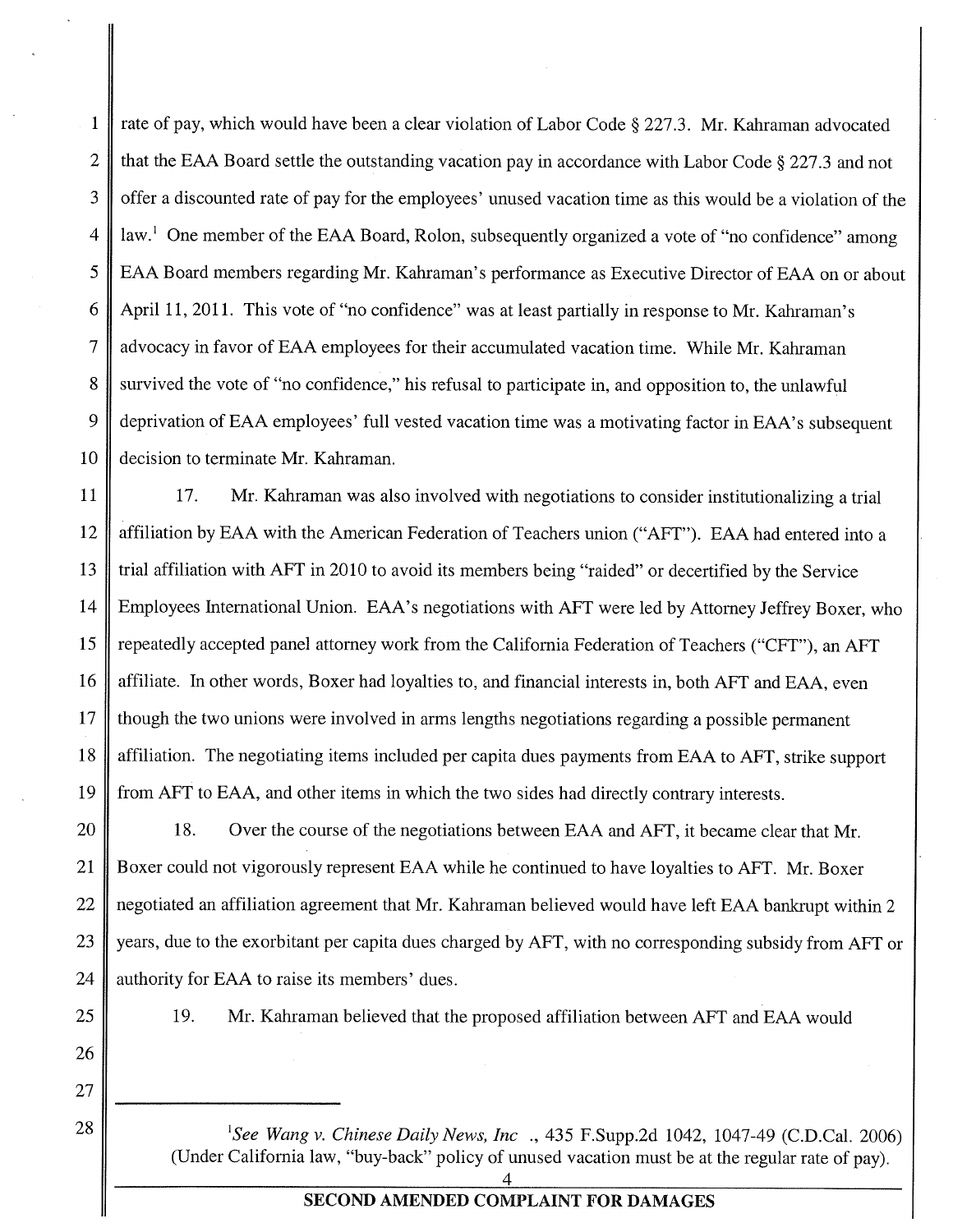1<br>about April 2011. Mr. Kahraman made a presentation to the Board of Governors, in which Mr 2 about April 2011, Mr. Kahraman made a presentation to the Board of Governors, in which Mr. 3 Kahraman, after a careful financial analysis, advocated that the permanent affiliation with AFT was not 4 in EAA's interest. Mr. Kahraman's analysis found that the affiliation would bankrupt EAA within two  $5 \parallel$  years, and would thus leave EAA unable or severely handicapped in its ability to represent union 6 members against employers.

7 20. On or about April 9, 2011, Mr. Kahraman received a phone call from Lou Nayman, chief 8 negotiator for the AFT in these negotiations. Mr. Nayman threatened to sue EAA for retroactive per-9 capita payments, use AFL-CIO rules to bar EAA from affiliating with any other unions, and "raid" or 10 decertify EAA bargaining units if Mr. Kahraman did not immediately deliver four votes of the Board of 11 Governors in favor of permanent affiliation.

12 21. Shocked by this coercive and unlawful threat, Mr. Kahraman called Rolon on the same day 13 to relay the conversation with Mr. Nayman and suggest going over Mr. Nayman's head to discuss the 14 threats against EAA with Nayman's boss, AFT International President Randy Weingarten.

15 22. Mr. Kahraman proceeded to call Mr. Nayman and left a voice message indicating that he 16 would call Ms. Weingarten if Mr. Nayman attempted to follow through on his threats. However, Mr. 17 | Kahraman never actually called Ms. Weingarten.

18 23. Mr. Kahraman then learned through a Board member that a campaign by Mr. Boxer and 19 Rolon was underway to establish a vote of "no confidence" in Mr. Kahraman on or about April 11, 2011, 20 Stensibly for allegedly breaking protocol attempting to go over Mr. Nayman's head and contact his 21 boss, Ms. Weingarten, and other pretextual reasons. One of the true motivations of this campaign to 22 dislodge Mr. Kahraman was for pecuniary gain by Mr. Boxer and Rolon, and to a lesser extent for them 23 to curry favor with the AFT, whose takeover of EAA was seen as inevitable by this point.

24 24. This attempted vote of no confidence in Mr. Kahraman was stopped short by Board 25 members who realized that Kahraman had the best interests of the FAA in mind.

<sup>2</sup> See Paulsen v. Local No. 856 of Int'l Brotherhood of Teamsters, 193 Cal. App. 4th 823, 830-31 (2011) (explaining that Government Code § 3509 imposes a duty of fair representation upon California labor unions covered by the Meyers Milias Brown Act).

> 5 SECOND AMENDED COMPLAINT FOR DAMAGES

26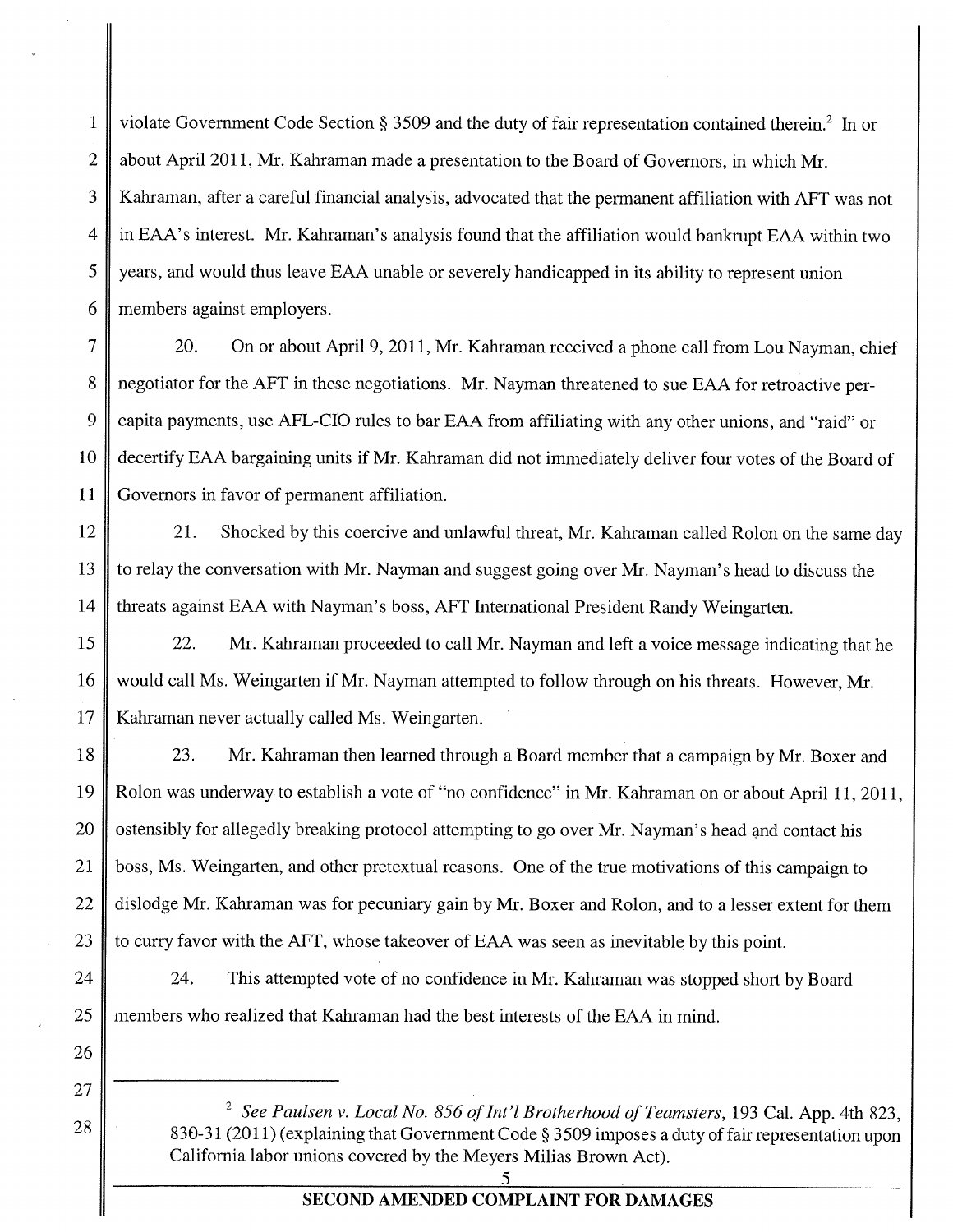1 25. Despite the failure of the vote of no confidence, which indicated that the EAA board 2 Trusted Mr. Kahraman's leadership of the negotiations, on or about April 29, 2011, Rolon unilaterally 3 exceeded his authority as President of the Board of Governors and sent an e-mail to the Board, Mr. 4 Kahraman and the AFT, claiming to take control of EAA's negotiations with the AFT about the possible <sup>5</sup> permanent affiliation. As one of seven members of the Board of Governors, the EAA constitution and 6 By-Laws granted Rolon as Board President no extraordinary authority other than to call "emergency 7 meetings" and be the "principal liaison between the Board and staff' and act as the "official 8 Support 8 Support 8 Spokesperson" for the Board. Nothing in the EAA Constitution or By-laws granted Rolon in his capacity 9 as Board President the authority to reverse a prior Board vote naming Mr. Kahraman as EAA's lead 10 negotiator in the AFT affiliation talks, much less name himself lead negotiator.

11 26. On May 4, 2011, a regularly scheduled EAA Board meeting took place. At the Board meeting Rolon called a "closed session" and asked Board member Sharon Johnson to call security to eject Mr. Kahraman from the room. Mr. Kahraman left the meeting room voluntarily before Security arrived. Shortly thereafter, Board members Frank Giles, Aiba Tomines and Jeff Paxton also exited the 15 || meeting room, announcing that they had been suspended from the Board of Governors, for allegedly disclosing supposedly "confidential" discussions about the proposed AFT affiliation to the very union members who elected them. This suspension of the three board members took place in violation of the EAA Constitution and by-laws, since (1) the affiliation discussions were not confidential to begin with;  $\parallel$  (2) no evidence was presented against the suspended board members; and (3) the suspended board members were given no opportunity to respond to the charges against them.

21 **27.** Rolon then emerged from the meting room and told Mr. Kahraman that he was, effective 22 | immediately, placed on administrative leave with pay, and instructed Kahraman to return his keys to the 23 EAA office and the EAA laptop computer. Mr. Kahraman responded that he had personal information 24 | on the EAA laptop, and would return it after removing those files. Rolon responded that he would "call" 25  $\parallel$  the police then."

26 28. After Rolon and/or Johnson called the police, Rolon falsely and maliciously accused Mr. 27 | Kahraman of stealing the EAA laptop computer even though he knew that Mr. Kahraman intended to 28 Teturn the laptop to EAA after removing his personal files. When the police arrived, Rolon stated in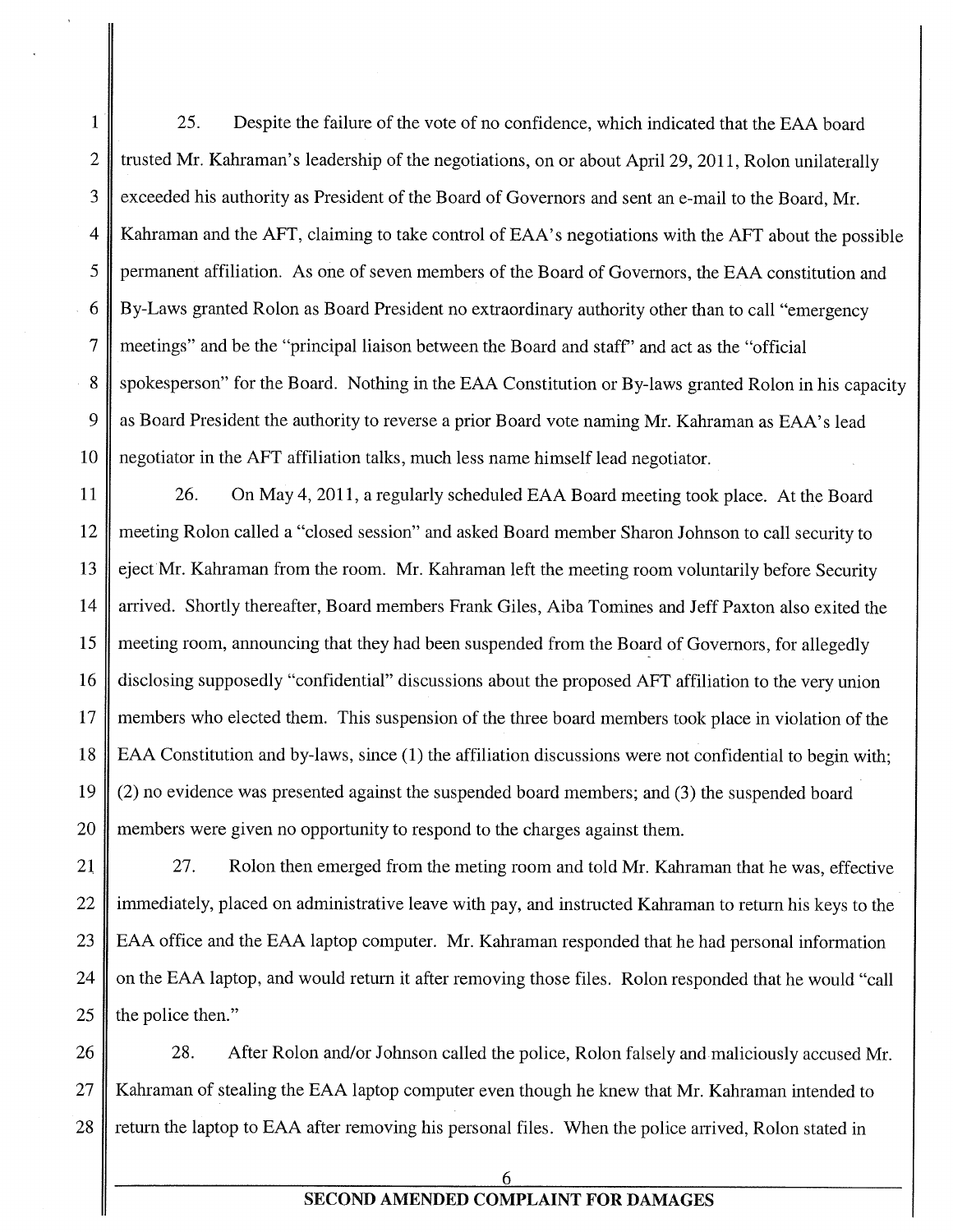<sup>1</sup> front of AFT Representative Ramiro Hernandez, Dennis Zimmer, EAA Board member Dewanna Sharpe, 2 then-EAA Board member Bruce Jett, Defendant Johnson, and Security Guard Oscar Hernandez that Mr. 3 Kahraman stole the EAA laptop and hid it in the trunk of his car. Rolon made these defamatory 4 statements despite his knowledge that Mr. Kahraman intended to return the laptop. The police arrived 5  $\parallel$  and tried to determine if Mr. Kahraman had stolen the laptop computer. The police also questioned Mr. 6 Kahraman's wife, Ms. Kahraman, who had volunteered for EAA. Based on Rolon and Johnson's false, 7 malicious and defamatory statements, the Los Angeles Police Department officers present arrested both 8 Mr. Kahraman and Ms. Kahraman based on Rolon and/or Johnson's false allegations of "grand theft" 9 and Rolon's false allegation that Mr. Kahraman had threatened him. Rolon's true intent was not to 10 | recover any laptop computers, which Mr. Kahraman had already agreed to return. Instead, Rolon sought 11 to defame, falsely arrest, abuse the criminal process, harass and intimidate Plaintiffs, as evidenced by his 12 contemporaneous statement to Board member Frank Giles that "don't worry, we will drop the charges 13 | tomorrow."

14 29. Mr. Kahraman and Ms. Kahraman were held in jail for between 8 and 10 hours, and were 15 released on \$40,000 bail at about <sup>5</sup> A.M. on May 5, 2011, after paying a bond of about \$3,600.

16 30. Mr. Kahraman and Ms. Kahraman were forced to hire a criminal defense attorney at an 17 expense of \$17,500.

18 31. No criminal charges were filed against Mr. Kahraman or Ms. Kahraman. A Detainment 19 Letter was subsequently issued by the Los Angeles Police Department.

20 32. On its website, the EAA falsely and maliciously accused Mr. Kahraman of "not exiting 21 the premises in an orderly and timely fashion" and "refus[ing] to relinquish the EAA laptop" on the 22 | night of May 4, 2011. EAA published this statement despite the knowledge that Mr. Kahraman intended 23  $\parallel$  to return the laptop after he removed his personal files from the computer. The website was viewable by 24  $\parallel$  all city employees, and not just EAA members.

25 33. Subsequent blog posts by then-EAA Communications Secretary and EAA employee 26 Zachary De Corse falsely and maliciously defamed Mr. Kahraman by accusing him of stealing over 27 || \$20,000 of EAA funds. De Corse was the EAA Communications Secretary and thus, as an agent of 28 EAA, spoke on behalf of EAA. The blog was titled the "The (Unofficial) EAA Blog" and contained

#### 7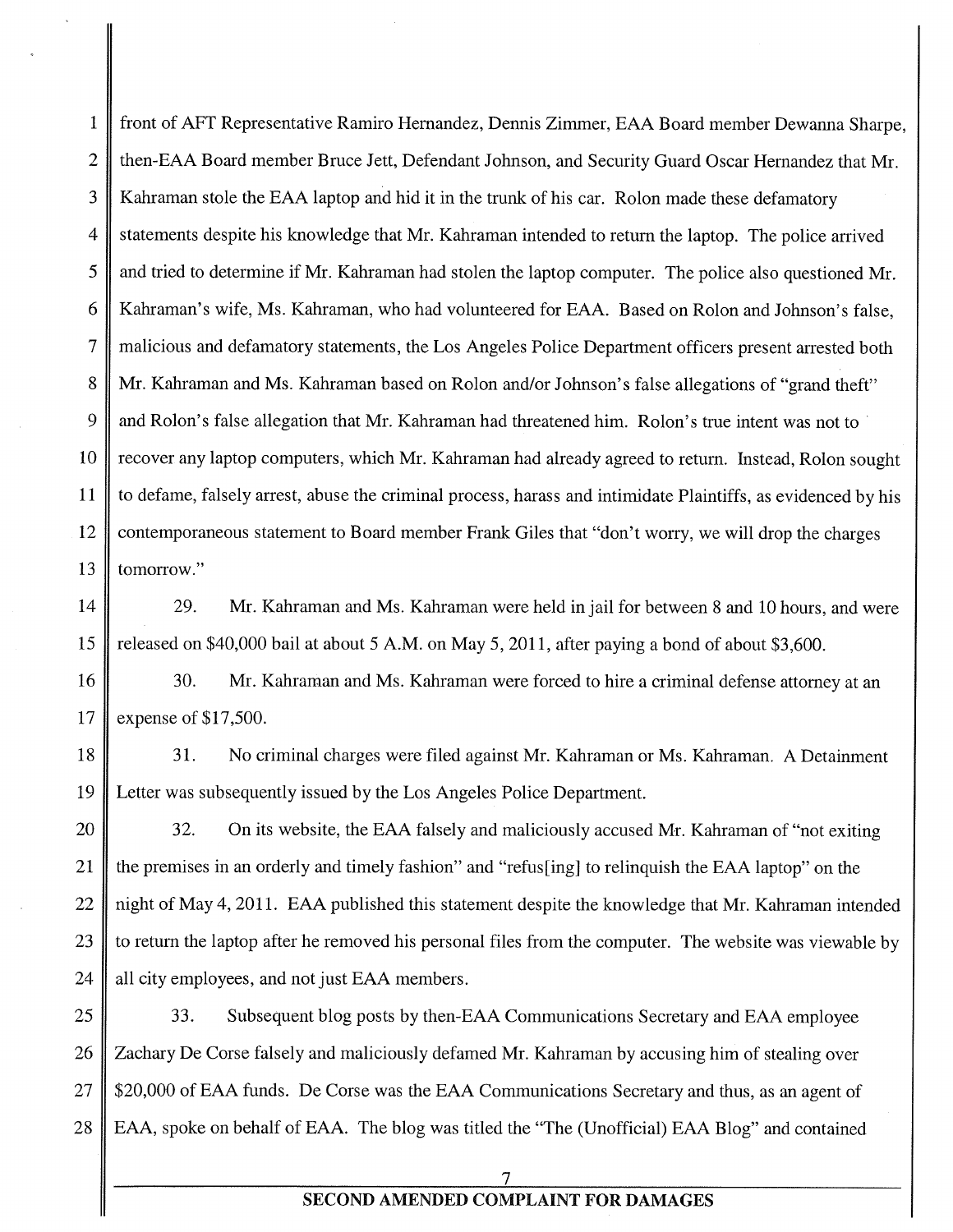1 predictions and observations about the EAA Board of Governors's meeting.

2 34. On or about May 18, 2011, the four members of the EAA Board of Governors who had 3 || not been wrongfully suspended, Rolon, Johnson, Dewanna Sharp and Isaac Maya, voted to change Mr. 4 Kahraman's employment status from suspended on administrative leave to terminated, effective May 31, <sup>5</sup> 2011. The fact that Board members Frank Giles, Aida Tomines and Jeff Paxton had been wrongfully 6 Suspended, as set forth above, invalidated the May 18, 2011 termination. Only four of seven Board 7 members voted to terminate Mr. Kahraman, less than the two-thirds majority required by Section <sup>11</sup> of 8 the employment contract. Moreover, this meeting was invalid because there was no agenda published 9 prior to the meeting, as required by the EAA Policies, as adopted by the EAA Board on March 18, 2004. 10 Because the agenda was unknown, Board members seeking to defend Mr. Kahraman were unable to 11 | prepare for the meeting. Moreover, no minutes were ever produced, violating another requirement for a 12 duly called and conducted meeting.

13 35. Mr. Kahraman's termination was a breach of the express terms of his written employment 14 contract with EAA, since the contract term was from August 6, 2010 to August 5, 2011.<sup>3</sup> Defendants' 15 wrongful termination of Mr. Kahraman before the end of his contract breached the contractual  $16$  relationship.

17 36. As a result of Defendants' conduct, Mr. Kahraman has suffered emotional distress and 18 injuries including, but not limited to, loss of sleep, loss of friendships, social stigmatization and 19 isolation, depression and anxiety.

20  $\parallel$  37. As a result of Defendants' conduct of defaming Plaintiffs, wrongfully terminating Mr. 21 Kahraman, and maliciously prosecuting Plaintiffs, Mrs. Kahraman has suffered emotional distress and  $22 \parallel$  injuries including, but not limited to, loss of sleep, loss of friendships, social stigmatization and 23  $\parallel$  isolation, depression and anxiety.

24

1923 1801ation, depression and anxiety.<br>
25 <sup>3"</sup>While an at-will employee may be terminated for no reason, or for an arbitrary or irrational<br>
26 reason, there can be no right to terminate for an unlawful reason or a purpos fundamental public policy." *Gantt v. Sentry Ins.* 1 Cal. 4th 1083, 1094 (overruled on other grounds 27 in Green v. Ralee Eng. Co 19 Cal. 4th 66, 80 (1998). The employee's remedy in such cases is not merely an action for breach of the employment contract but also a common law tort action for 28 wrongful discharge. "[A] wrongful action in the course of a contractual relationship may afford both tort and contractual relief..." Tameny v. Atlantic Richfield Co. 27 Cal. 3d 167, 176 (1980).

<u>୪</u>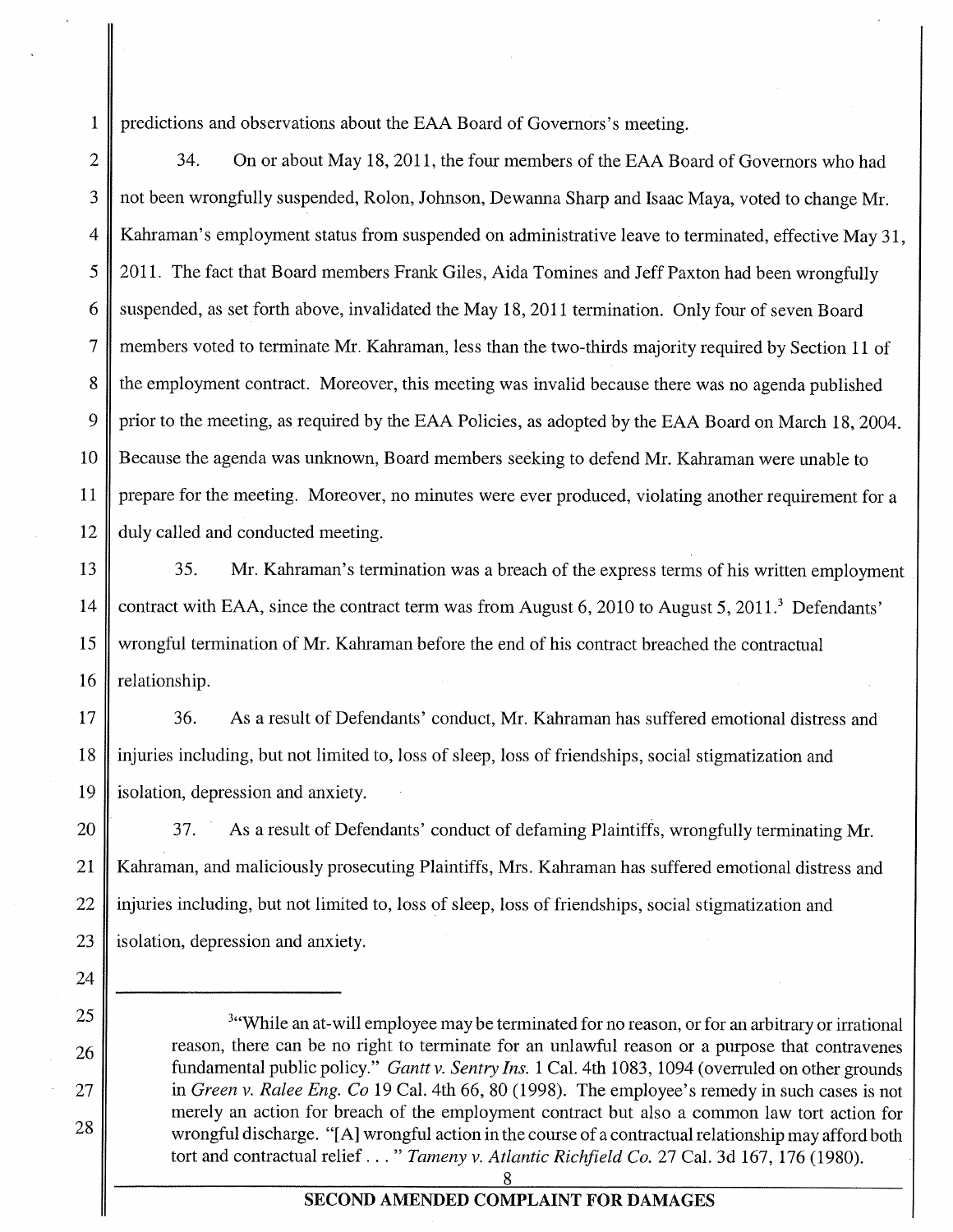| $\mathbf 1$    | 38.<br>Mr. and Mrs. Kahraman have suffered emotional distress as a result of the incidents               |
|----------------|----------------------------------------------------------------------------------------------------------|
| $\overline{c}$ | described herein. Defendants' outrageous actions harmed Plaintiffs' reputations and imputed upon them    |
| $\cdot$ 3      | a character of dishonesty and theft.                                                                     |
| 4              | 39.<br>In June or July 2011, EAA members initiated a recall petition to remove Rolon and                 |
| 5              | Johnson from their positions on the Board of Governors. The Board rejected the original petition signed  |
| 6              | by over 600 EAA members, based on a procedural matter. The members then began collecting new             |
| $\tau$         | signatures, and submitted the signatures to force a vote on the recall of Johnson and Rolon. In the face |
| 8              | of the members' overwhelming lack of confidence in Johnson and Rolon, Johnson and Rolon resigned         |
| 9              | days before the recall vote was scheduled to take place.                                                 |
| 10             | <b>First Cause of Action</b>                                                                             |
| 11             | <b>RETALIATION FOR WHISTLEBLOWING</b>                                                                    |
| 12             | (Violation of Cal. Labor Code § 1102.5)                                                                  |
| 13             | (Mr. Kahraman against EAA)                                                                               |
| 14             | 40.<br>Plaintiff realleges and incorporates by reference each and every allegation contained in          |
| 15             | paragraphs 1 though 39 as though fully set forth herein.                                                 |
| 16             | 41.<br>Mr. Kahraman opposed and refused to participate in the proposed termination of Mr.                |
| 17             | Sanchez for his Republican Party sentiments. Any such termination would have violated Labor Code §§      |
| 18             | 1101-1102 as described more fully above.                                                                 |
| 19             | 42.<br>Mr. Kahraman also opposed and refused to participate in the theft of EAA funds by                 |
| 20             | Defendant Rolon. Such theft violated Penal Code § 484, as described more fully above.                    |
| 21             | 43.<br>Mr. Kahraman also opposed and refused to participate in the EAA Board's efforts to pay            |
| 22             | EAA employees only half of the required amount for their unused vacation time, which would have          |
| 23             | resulted in a violation of Labor Code § 227.3 upon the cessation of those employees' employment and      |
| 24             | was a violation of case law.                                                                             |
| 25             | 44.<br>Defendants retaliated against Mr. Kahraman by, <i>inter alia</i> , ejecting him from the Board    |
| 26             | meeting on May 4, 2011, calling the police on him, and terminating him.                                  |
| 27             | 45.<br>As the direct and legal result of Defendants' retaliation, Plaintiff has suffered and will        |
| 28             | continue to suffer reasonable, foreseeable and ascertainable damages, including but not limited to, loss |
|                | 9                                                                                                        |

 $\mathbf{I}$ 

∥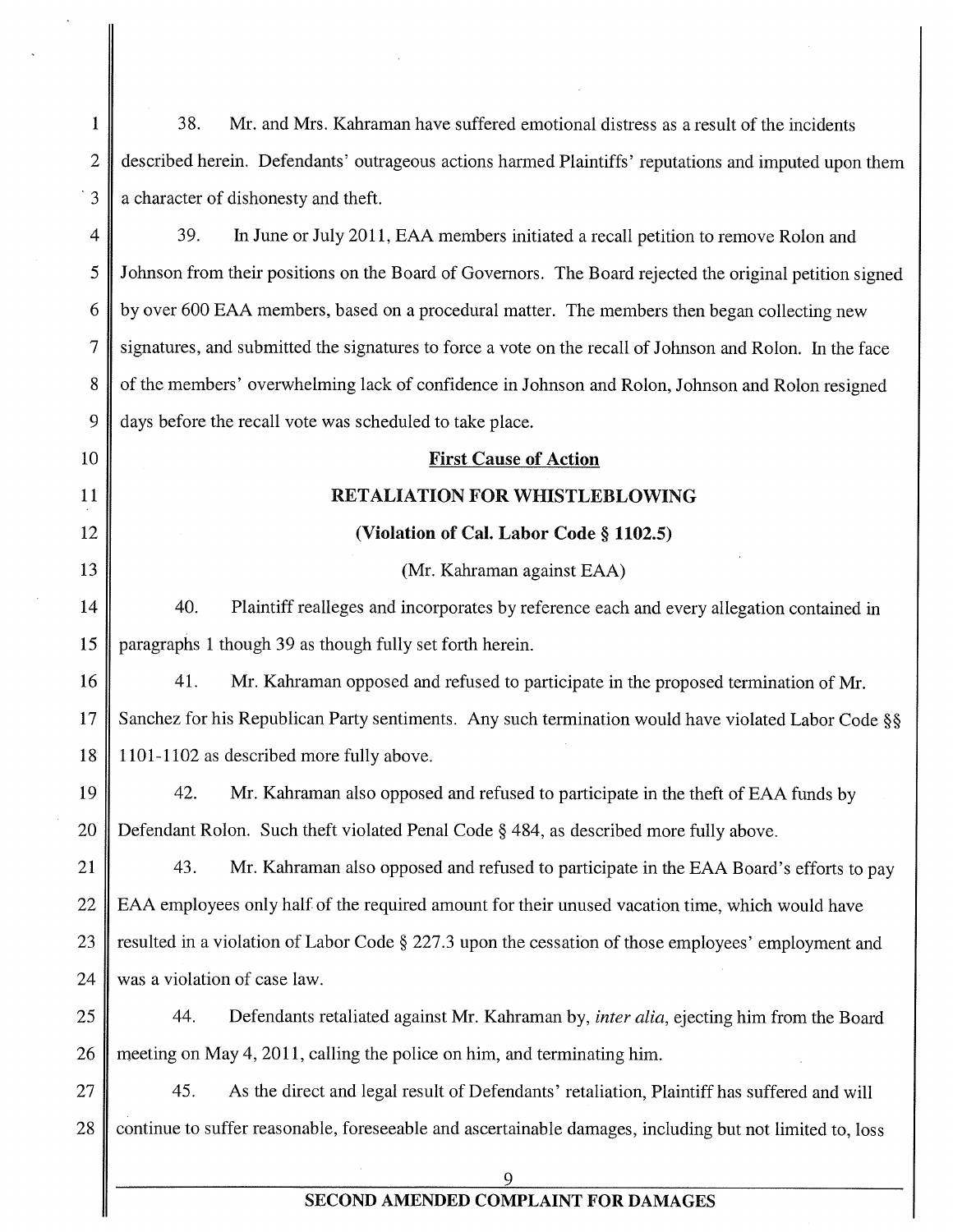1 of earnings and other employment benefits, unfair discriminatory working conditions, emotional distress, 2 || and attorney's fees and costs. 3 46. The conduct of Defendant and/or its agents/employees, as described herein, was 4 || malicious and oppressive and done with a willful and conscious disregard for Plaintiff's rights entitling 5 Plaintiff to an award of punitive damages from Defendant. 6 Second Cause of Action 7 WRONGFUL TER&IINATION 8 || IN VIOLATION OF PUBLIC POLICY 9 (Mr. Kahraman against EAA) 10 47. Plaintiff realleges and incorporates by reference each and every allegation contained in 11 paragraphs <sup>1</sup> though 46 as though fully set forth herein. 12 48. Defendants terminated Mr. Kahraman for his opposition to, and refusal to participate in, <sup>13</sup> the violation of Labor Code § 1101-1102, Penal Code § 484, Gov. Code § 3509, and Labor Code § 14 227.3 as described more fully above. Alternatively, Mr. Kahraman opposed and refused to participate in 15 conduct which he reasonably believed would violate Labor Code § 1101-1102, Penal Code § 484, Gov. 16 Code § 3509, and Labor Code § 227.3. At a minimum, Mr. Kahraman had a reasonable belief that EAA 17 violated the aforementioned statutes and EAA terminated him as a result, in violation of public policy. 18 49. As the direct and legal result of Defendants' termination, Plaintiff has suffered and will

19 continue to suffer reasonable, foreseeable and ascertainable damages, including but not limited to, loss 20 | of earnings and other employment benefits, unfair discriminatory working conditions, emotional distress, 21 || and attorney's fees and costs.

22 | 50. The conduct of Defendant and/or its agents/employees, as described herein, was 23 malicious and oppressive and done with a willful and conscious disregard for Plaintiff's rights entitling 24 Plaintiff to an award of punitive damages from Defendant.

# 25 || **Third Cause of Action**

### 26 BREACH OF CONTRACT

27 (Mr. Kahraman against EAA)

28  $\parallel$  51. Plaintiff realleges and incorporates by reference each and every allegation contained in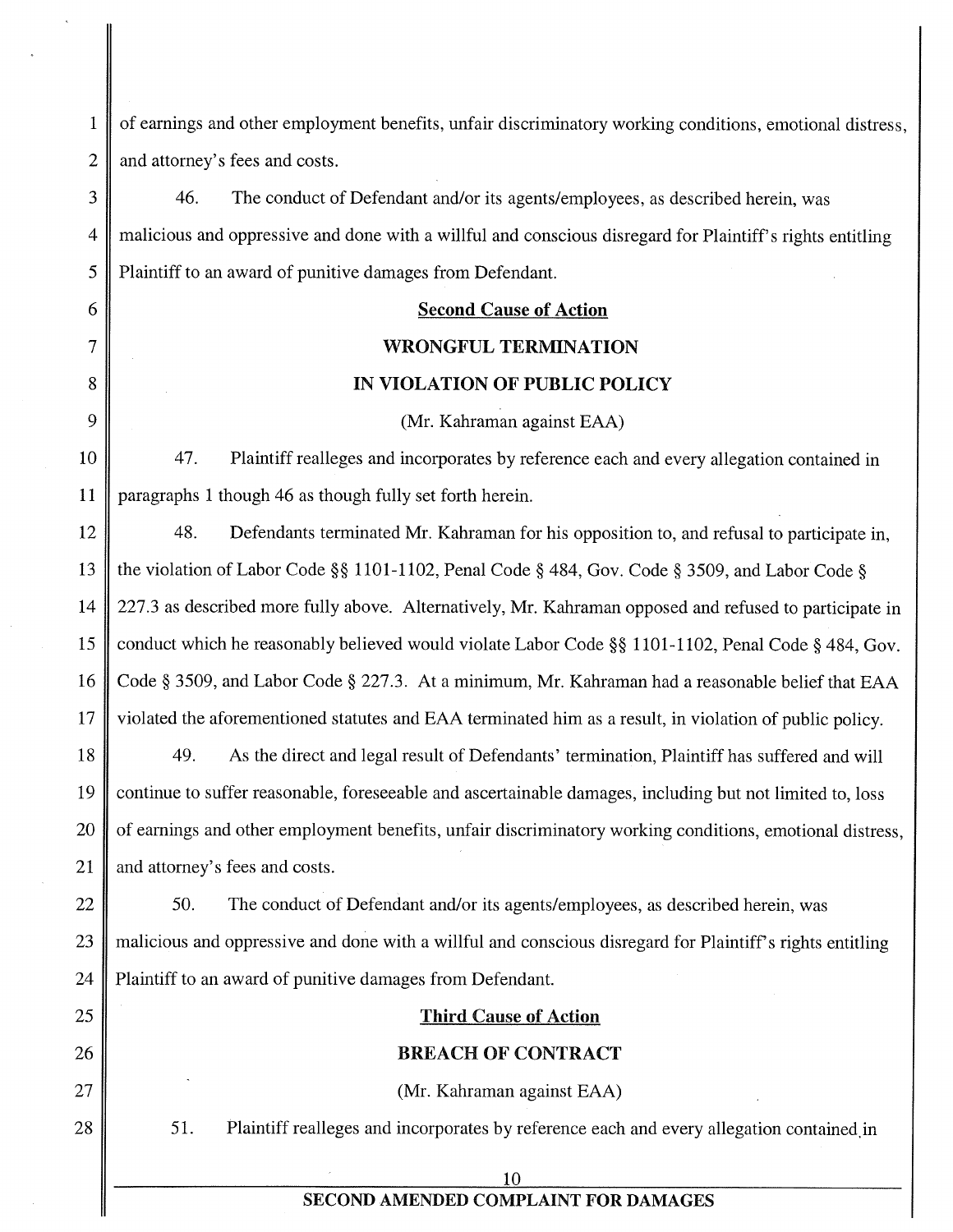<sup>1</sup> paragraphs <sup>1</sup> though 50 as though fully set forth herein.

2  $\parallel$  52. Defendant EAA breached the express terms of the agreement, a signed contract governing 3 Mr. Kahraman's employment. Prior to the end of the term of the contract, EAA wrongfully terminated 4 Mr. Kahraman which was a breach of the contract between EAA and Mr. Kahraman.

<sup>5</sup> 53. The agreement provides that "[t]his contact for Executive Director Josif Kahraman shall 6  $\parallel$  be in effect for one year, from August 6, 2010 until August 5, 2011."

7 54. Plaintiff substantially performed all of his obligations under the Agreement and/or was 8 cady, willing and able to perform each of his obligations under the Agreement when such obligations 9 became due and to the extent that he was prevented from doing so based on circumstances beyond his 10 control. Exhibit A, Section 4.

11 | 55. As the direct and legal result of Defendant's breach, Plaintiff has suffered and will 12 continue to suffer reasonable, foreseeable and ascertainable damages, including but not limited to, loss 13 | of earnings and other employment benefits, unfair discriminatory working conditions, emotional distress, 14 and attorney's fees and costs.

#### 15 || **Fourth Cause of Action**

#### 16 DEFAMATION

17 (Mr. Kahraman and Ms. Kahraman Against All Defendants) 18 56. Plaintiffs reallege and incorporate by reference each and every allegation contained in

19 paragraphs <sup>1</sup> though 55 as though fully set forth herein.

20 | 57. As described more fully above, Defendants made false, malicious statements, both 21 | verbally and in writing, that third parties understood to be about Plaintiffs. These statements included, 22 among others, falsely accusing Plaintiffs of stealing a laptop computer and falsely accusing Mr. 23 Kahraman of stealing over \$20,000 from EAA. These are false statements of fact.

24  $\parallel$  58. These statements of fact, which Defendants knew were false, or had serious doubts as to 25 I their veracity, damaged Plaintiffs' reputations, and discouraged others from associating with Plaintiffs.

26  $\parallel$  59. The accusation made by Rolon that Plaintiffs stole the EAA laptop was a false statement 27 || and was made in reckless disregard for the truth. Rolon knew that Plaintiffs intended to return the 28 | laptop. Accusing them of theft of the laptop was defamatory and harmed their reputation. Rolon stated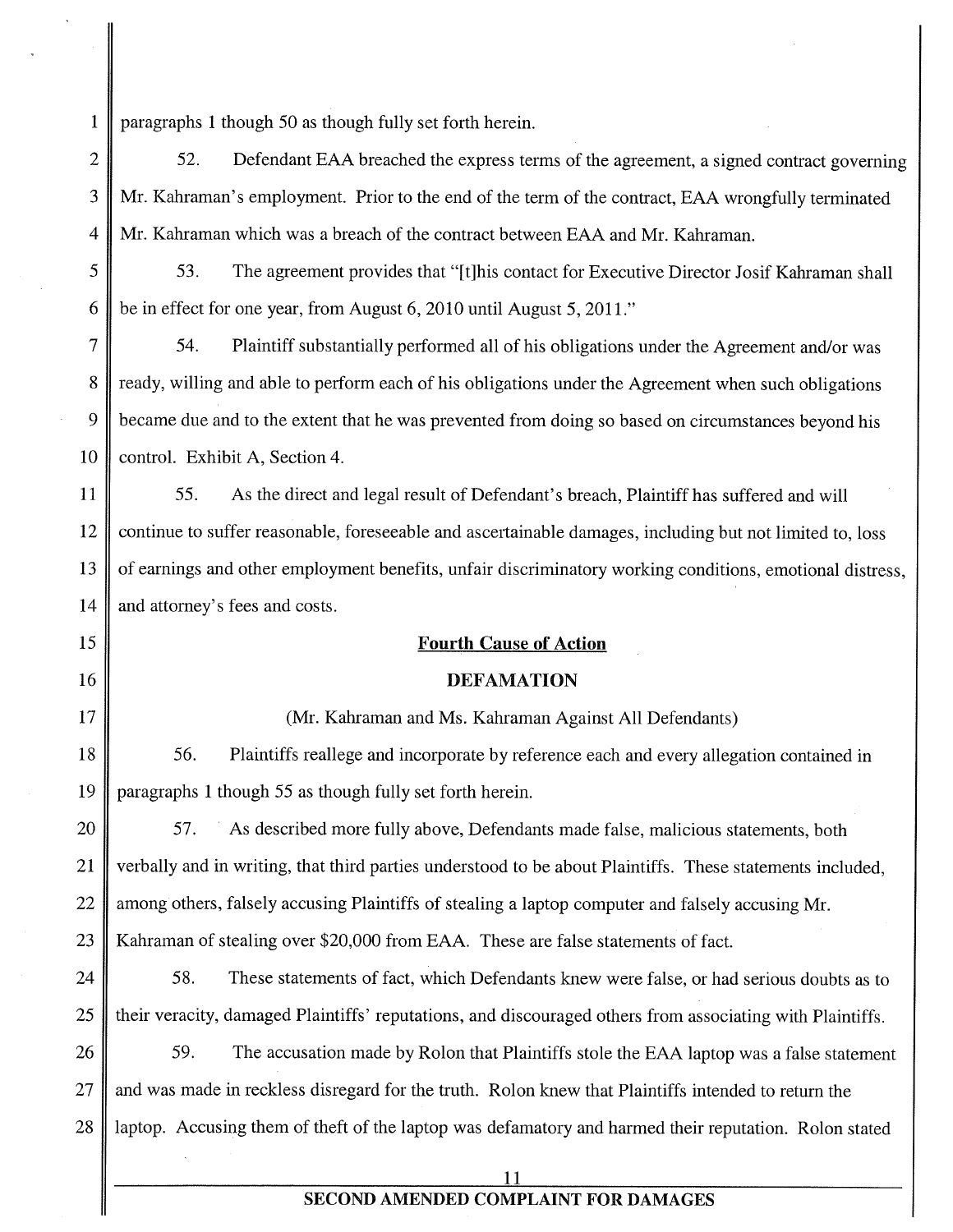<sup>1</sup> in front of AFT Representative Ramiro Hernandez, Dennis Zimmer, EAA Board member Dewanna 2 Sharpe, then-EAA Board member Bruce Jett, Defendant Johnson, and Security Guard Oscar Hernandez 3 that Plaintiffs stole the EAA laptop. Contemporaneously, Rolon told Board member Frank Giles "don't" 4 worry, we will drop the charges tomorrow."

5 60. On the EAA website, Defendants falsely accused Mr. Kahraman of stealing the EAA  $6 \parallel$  laptop and refusing to exit the premises. Rolon knew that Mr. Kahraman intended to return the laptop 7 and thus, falsely defamed Mr. Kahraman by claiming that he stole the laptop. This false statement of 8 fact has the immediate effect of harming Mr. Kahraman's reputation.

9 61. Then-EAA Communications Secretary and EAA employee De Corse posted a false 10 Statement on a blog tilted "The Unofficial EAA blog" that Mr. Kahraman stole over \$20,000 in EAA 11 | funds. De Corse was an agent and employee of EAA as their Communications Secretary.

12 62. As the direct and legal result of Defendants' statements, Plaintiffs have suffered and will 13 || continue to suffer reasonable, foreseeable and ascertainable damages, including but not limited to, loss 14 of earnings and other employment benefits, unfair discriminatory working conditions, emotional distress, 15 and attorney's fees and costs.

16 63. The conduct of Defendants and/or their agents/employees, as described herein, was 17 malicious and oppressive and done with a willful and conscious disregard for Plaintiffs' rights entitling 18 Plaintiffs to an award of punitive damages from Defendants.

19 Fifth Cause of Action

20 || **MALICIOUS PROSECUTION** 

21 (Mr. Kahraman and Ms. Kahraman against EAA, Rolon and Johnson)

22 | 64. Plaintiffs reallege and incorporate by reference each and every allegation contained in 23 paragraphs 1 though 63 as though fully set forth herein.

24 65. Defendants caused Plaintiffs to be arrested for supposedly stealing a laptop computer.

25 **66.** Those criminal proceedings ended in Plaintiffs' favor, with no charges being filed.

26 67. Defendants did not reasonably believe that Plaintiffs had the intent to permanently 27 deprive EAA of the laptop computer.

28 68. Defendants acted with an improper purpose, to gain leverage over Plaintiffs in an internal

<u>12</u>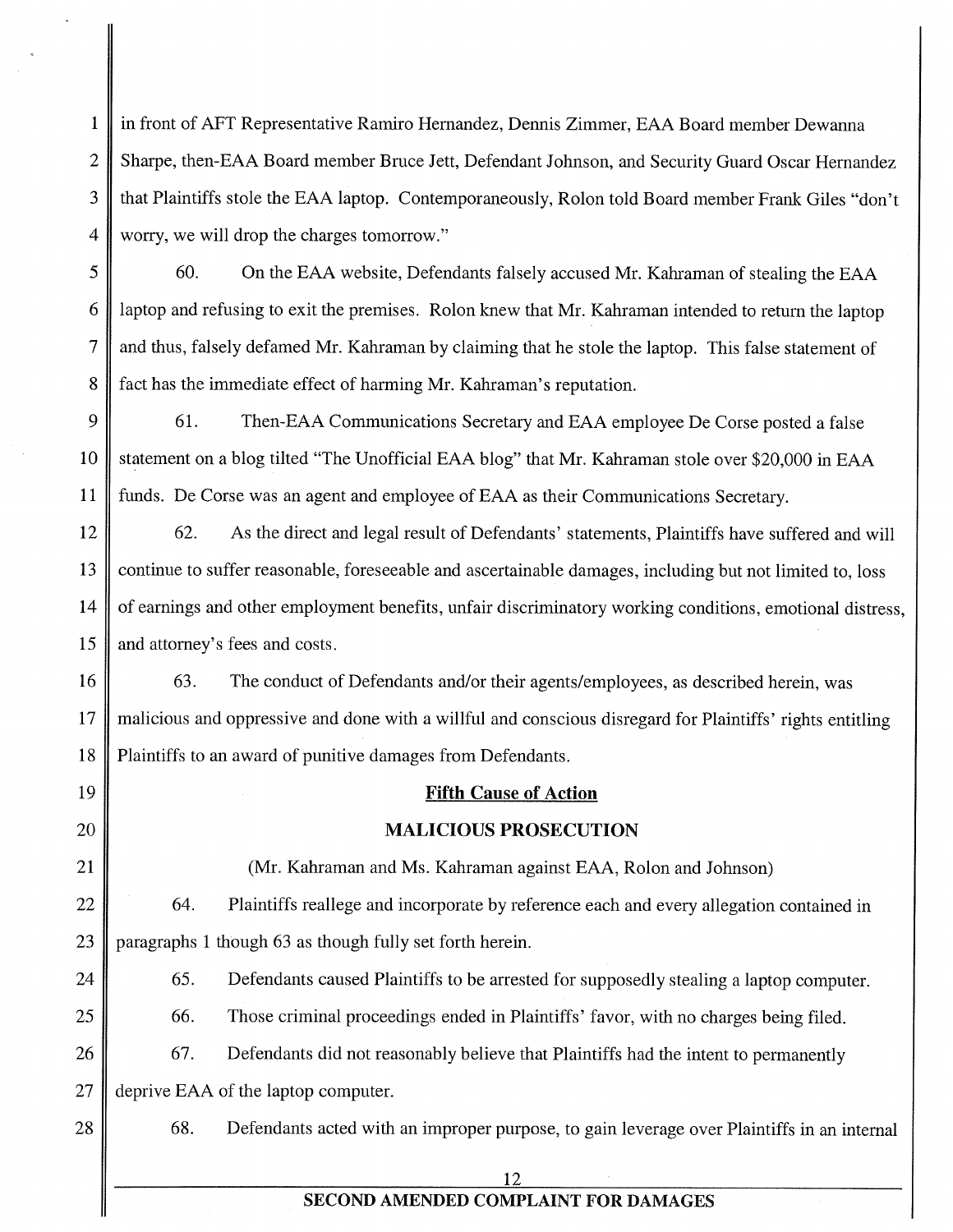<sup>1</sup> labor union disagreement. Rolon even stated that he would not press charges.

2 69. As the direct and legal result of Defendants' conduct, Plaintiffs have suffered and will 3 continue to suffer reasonable, foreseeable and ascertainable damages, including but not limited to, loss 4 of earnings and other employment benefits, unfair discriminatory working conditions, emotional distress, 5 || and attorney's fees and costs.

6  $\parallel$  70. The conduct of Defendants and/or their agents/employees, as described herein, was 7 malicious and oppressive and done with a willful and conscious disregard for Plaintiffs' rights entitling 8 Plaintiffs to an award of punitive damages from Defendants.

### 9 Sixth Cause of Action

#### 10 || INTENTIONAL INFLICTION OF EMOTIONAL DISTRESS

11 (Mr. Kahraman and Ms. Kahraman against all Defendants)

12 71. Plaintiffs reallege and incorporate by reference each and every allegation contained in 13 paragraphs <sup>1</sup> though 70 as though fully set forth herein.

14 72. Defendants' conduct as described herein was extreme and outrageous. EAA wrongfully 15 I terminated Mr. Kahraman in breach of his employment contract; defamed Plaintiffs by accusing them of 16 Stealing the EAA laptop and accusing Mr. Kahraman of stealing over \$20,000 from EAA; and finally, by 17 maliciously prosecuting Plaintiffs. This constitutes conduct outside of the normal scope of the 18 employment relationship and violative of public policy and state law.

19 73. Defendants intended to cause Plaintiffs to suffer severe emotional distress, or at a 20 minimum, acted with reckless disregard of the probability that Plaintiffs would suffer severe emotional 21 distress.

22 | 74. As a direct result of Defendants' conduct, Plaintiffs have and will continue to suffer 23 Severe emotional distress and injuries including, but not limited to, loss of sleep, loss of friendships, 24  $\parallel$  social stigmatization and isolation, depression and anxiety.

25 75. The conduct of Defendants and/or their agents/employees, as described herein, was 26 || malicious, fraudulent, and oppressive and done with a willful and conscious disregard for Plaintiffs' 27  $\parallel$  rights entitling Plaintiffs to an award of punitive damages from Defendants.

 $28$  |  $111$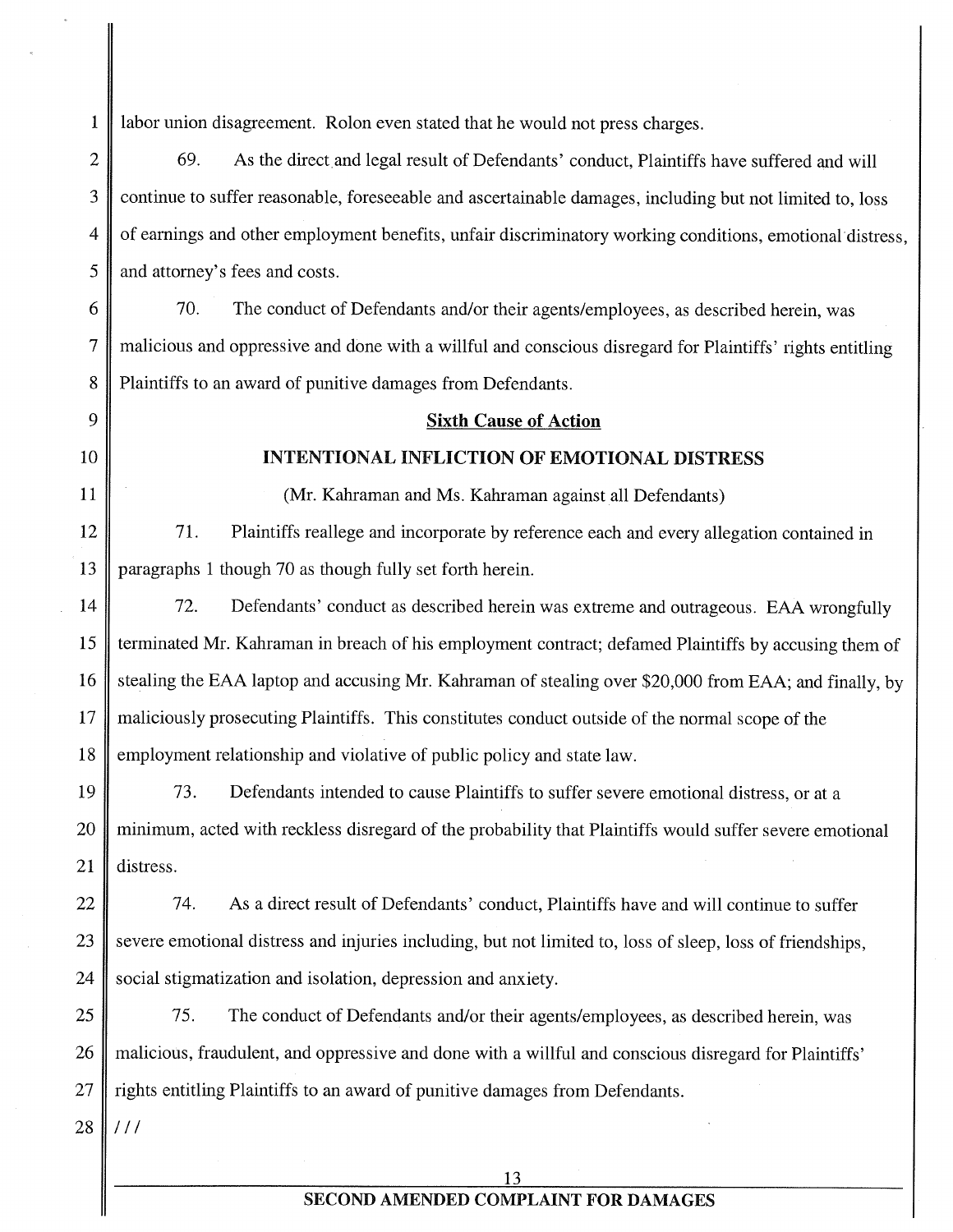| 1              |                                                                 | <b>PRAYER FOR RELIEF</b>                                                                  |  |  |  |
|----------------|-----------------------------------------------------------------|-------------------------------------------------------------------------------------------|--|--|--|
| $\overline{2}$ |                                                                 | WHEREFORE, Plaintiff requests the following judgment and relief:                          |  |  |  |
| 3              | 1.                                                              | Injunctive relief;                                                                        |  |  |  |
| 4              | 2.                                                              | That Plaintiff be awarded general, special, consequential and/or incidental damages in    |  |  |  |
| 5              |                                                                 | amounts to be proven at trial;                                                            |  |  |  |
| 6              | 3.                                                              | Punitive damages;                                                                         |  |  |  |
| 7              | 4.                                                              | That Plaintiff be awarded costs of suit and interest incurred as provided by law;         |  |  |  |
| 8              | 5.                                                              | A declaratory judgment that the practices complained of herein are unlawful;              |  |  |  |
| 9              | 6.                                                              | For the costs of the suit herein incurred; attorney's fees; prejudgment and post judgment |  |  |  |
| 10             |                                                                 | interest until paid;                                                                      |  |  |  |
| 11             | 7.                                                              | For attorneys' fees and costs related hereto; and                                         |  |  |  |
| 12             | 8.                                                              | For such other and further relief as this Court may deem just and proper.                 |  |  |  |
| 13             |                                                                 | <b>JURY TRIAL DEMAND</b>                                                                  |  |  |  |
| 14             | Plaintiff hereby demands a jury trial on all issues so triable. |                                                                                           |  |  |  |
| 15             |                                                                 |                                                                                           |  |  |  |
| 16             | DATED:                                                          | October 26, 2012<br>Respectfully submitted,                                               |  |  |  |
| 17             |                                                                 | <b>HADSELL STORMER</b><br>RICHARDSON & RENICK LLP                                         |  |  |  |
| 18             |                                                                 |                                                                                           |  |  |  |
| 19<br>20       |                                                                 | $\mathbf{B} \mathbf{y}$<br>Mary Tanagho Ross<br><b>Attorney for Plaintiffs</b>            |  |  |  |
| 21             |                                                                 | JOSIF KAHRAMAN & ANI KAHRAMAN                                                             |  |  |  |
| 22             |                                                                 |                                                                                           |  |  |  |
| 23             |                                                                 |                                                                                           |  |  |  |
| 24             |                                                                 |                                                                                           |  |  |  |
| 25             |                                                                 |                                                                                           |  |  |  |
| 26             |                                                                 |                                                                                           |  |  |  |
| 27             |                                                                 |                                                                                           |  |  |  |
| 28             |                                                                 |                                                                                           |  |  |  |
|                |                                                                 |                                                                                           |  |  |  |
|                | 14<br>SECOND AMENDED COMPLAINT FOR DAMAGES                      |                                                                                           |  |  |  |
|                |                                                                 |                                                                                           |  |  |  |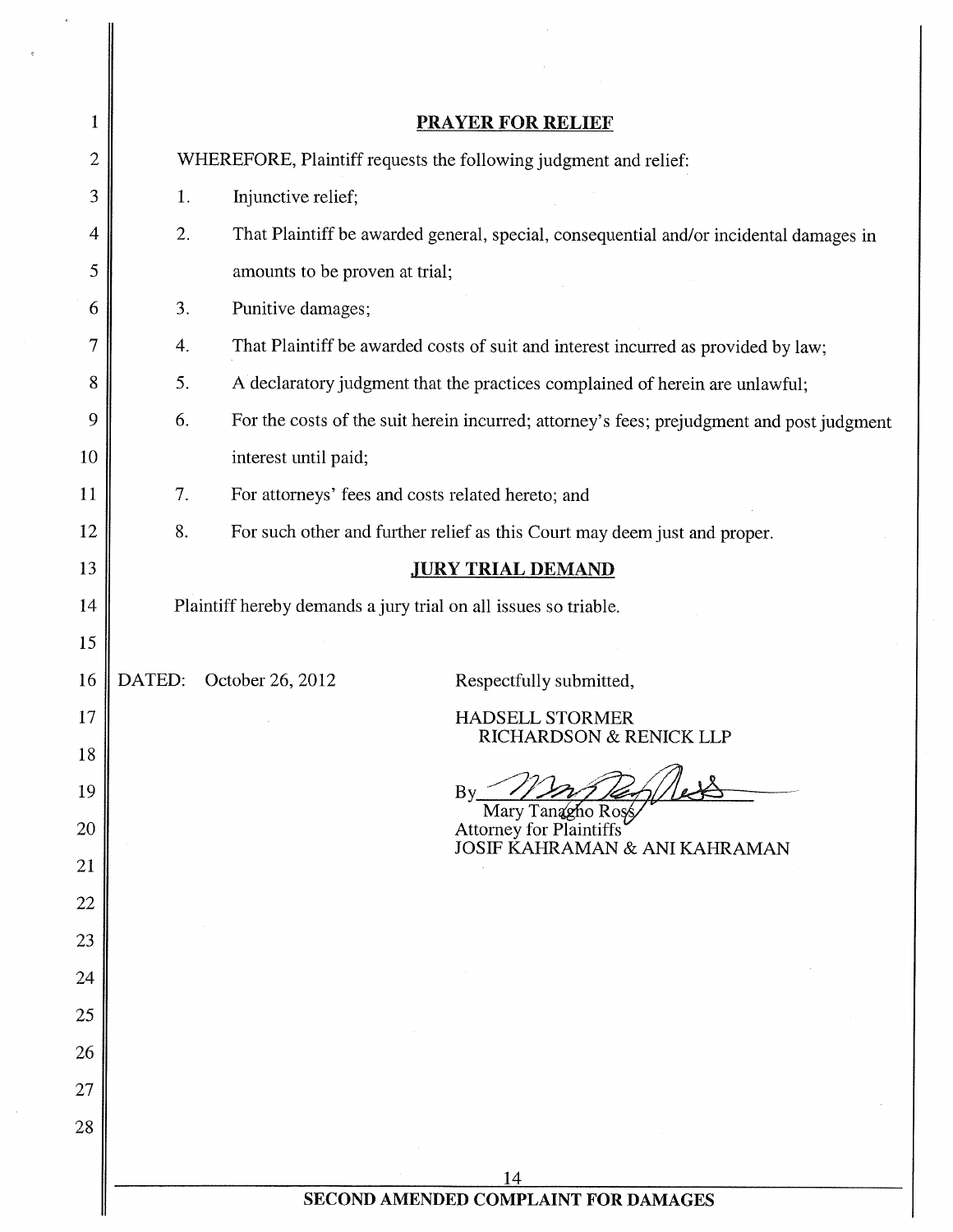$\ddot{\phantom{a}}$ 

Exhibit A

 $\mathbb{Q}^k$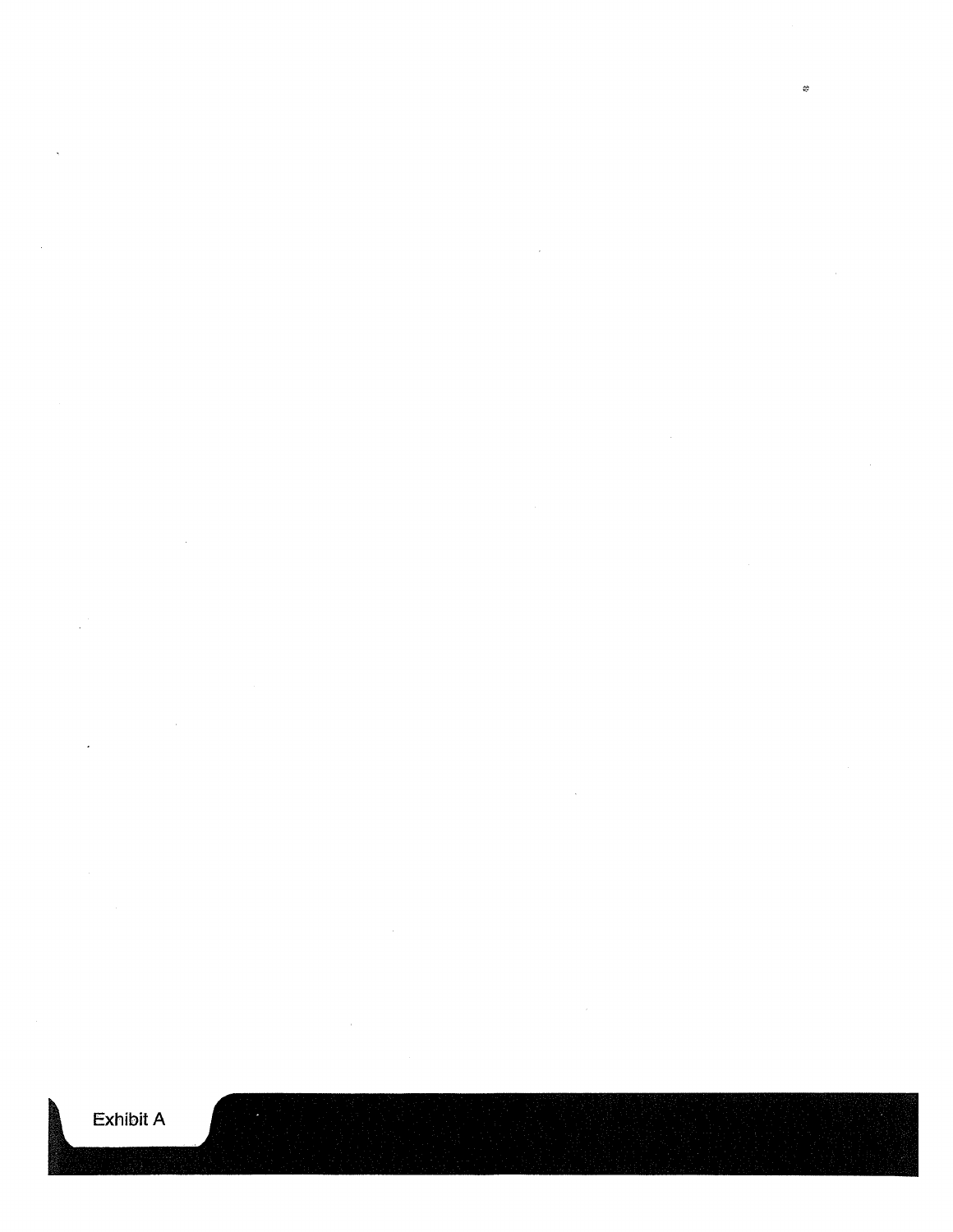# EMPLOYMENT CONTRACT FOR EXECUTIVE DIRECTOR OF THE ENGINEERS & ARCHITECTS ASSOCATION

1

This Contract is entered into by and between the Engineers and Architects Association ("BAA") and JOSIF KAHRAMAN ("JOSIF KAHRAMAN" or "Executive Director") to provide for the employment of JOSIF KAHRAMAN as EAA's Executive Director. The EAA Board of Governors is the policy setting body for BAA and will direct the Executive Director's employment, The BAA Board of Governors ("Board" or "Board of Governors") will provide benchmarks and objectives that guide the Executive Director's actions and establish the bases for any performance reviews of the Executive Director.

The Executive Director position within BAA is managerial in nature and is supervised by the Board of Governors. The Executive Director is a position that requires the trust and confidence of BAA'S elected officers and the membership. The Executive Director's duties shall be performed with an understanding and appreciation of EAA's core mission as an employee representation organization for public service professional and its democratic structure of governance and accountability. Upon hiring, JOSIF KAHRAMAN shall receive a copy of this Contract.

1. JOB DESCRIPTION. This Contract applies to JOSIF KAHRAMAN's performance of the duties outlined in the EAA By-Laws and in the Board of Governors Policy Document, in addition to the following objectives. The Executive Director shall perform the following duties;

- a. To build an organizational structure for purposes of institutional self-defense, member communications and related goals
- b. To ensure an adequate compliment of trained representatives and other staff internal to BAA's structure (with the number ofrepresentatives and staff determined by the Board of Governors)
- e. To prepare <sup>a</sup> proposed annual budget for submission to the Board Finance Committee no later than the close of business on May 27, <sup>2011</sup>
- d. Manage EAA's day-to-day operations and programs<br>e. Report directly to the President and Board of Govern
- e. Report directly to the President and Board of Governors<br>f. Provide consultation and assistance to the elected leader
- Provide consultation and assistance to the elected leaders and members
- g. Attend all meetings of the Board of Governors, as appropriate<br>h. Attend all meetings for field staff including Stewards, as need
- h. Attend all meetings for field staff, including Stewards, as needed<br>i. Serve as the lead or leading member of the negotiating team as a
- i. Serve as the lead or leading member of the negotiating team, as appropriate j. Manage contract administration and grievance adjudication
- j. Manage contract administration and grievance adjudication<br>k. Analyze and evaluate the City of Los Angeles budget to sup
- Analyze and evaluate the City of Los Angeles budget to support the negotiating team
- I. Membership and leadership development
- m. Internal and external communications
- n. Governmental and political advocacy
- o. Oversee the running of the BAA office, and manage employee matters within perimeters provided by the Board of Governors

Initials:

 $\frac{\partial K}{\partial \phi}$  Board President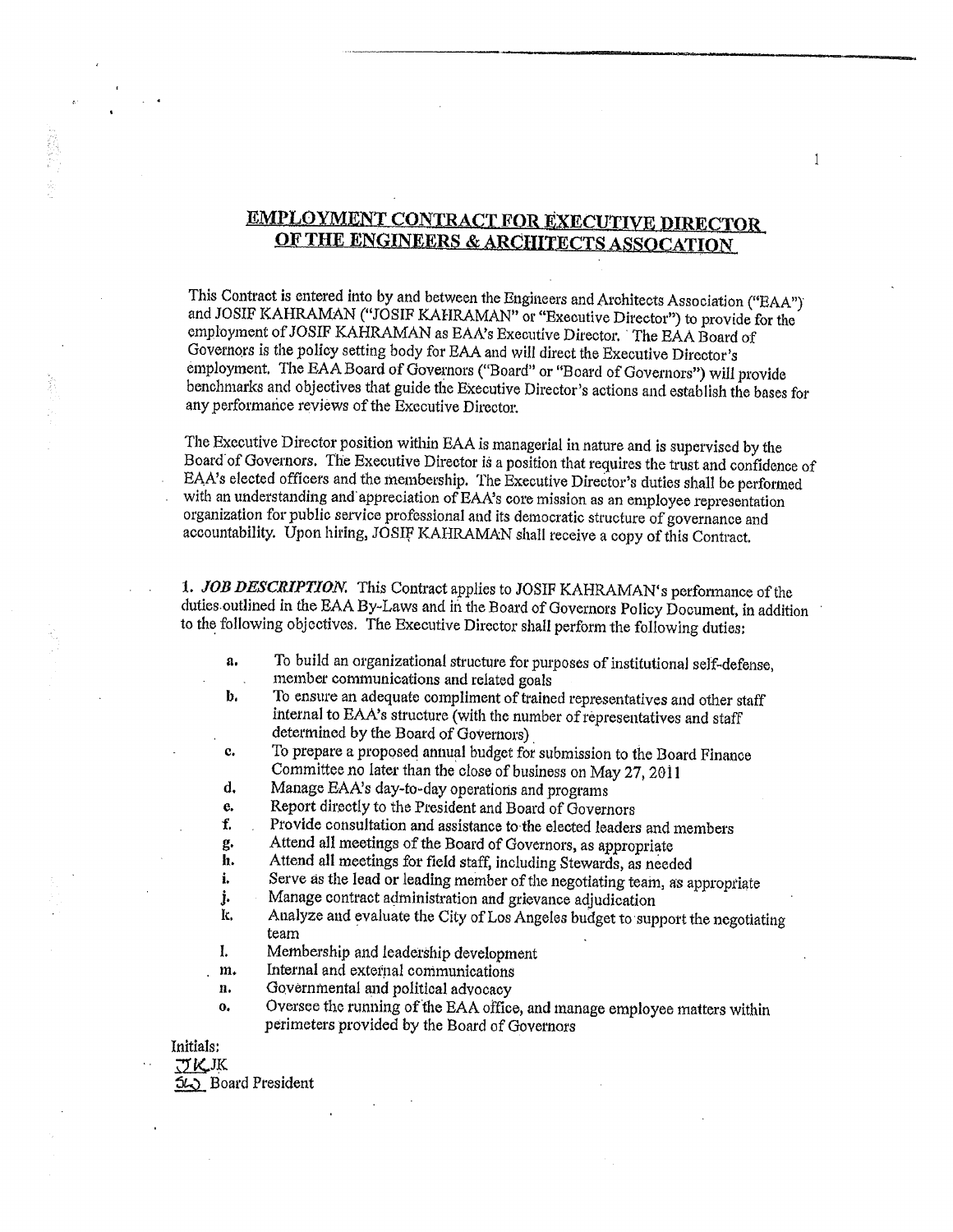- p. delegate authority to staffto perform duties that the executive Director cannot perform
- q. To perform any other duties assigned by BAA's Board of Governors that is consistent with the Executive Director's management position.

These objectives and the degree of their achievement are intended to serve as performance measures which shall be given primary consideration by the EAA Board of Governors when deciding to renew or extend the contract of the Executive Director. It is agreed that the principle function of the performance review is to improve the quality of representational activities over which the Executive Director has responsibility. The process should promote professionalism, enhance performance and be effective in yielding a useful and substantive assessment of performance.

#### Basic Standards and Criteria for Performance Review:

- a. Maintains currency in different areas of job responsibilities.
- b. Communicates clearly, correctly and effectively, both orally and in writing.
- c, Follows legal guidelines in assuring that BAA adheres to its duty offair representation.
- d. Is sensitive to and understanding of the diversity of the membership.
- e. Makes self available to the membership.
- f. Demonstrates evidence of participation in applicable representational bodies.
- g. Demonstrates evidence of participation in professional growth and development activities.
- h. Works cooperatively and effectively with others.
- i. Meets obligations on time, e.g., agency fee notices, elections notices, etc.
- j. Fosters an office environment which is free from harassment, prejudice or bias.
- Provides effective supervision of other office staff.

2. FULL TIME. JOSIF KAHRAMAN shall devote full time, in the usual sense of that term, to the duties of the Executive Director. Because of the nature of the position and fluctuations in work load, the Parties agree that it is impossible to strictly define a "work day" or "work week." JOSIF KAHRAMAN shall be available to work evenings and weekends as work load dictates,

As a professional manager, JOSIF KAIIRAMAN shall exorcise initiative and good judgment in adjustiqg his working days and hours for hours worked beyond a 40 hour week. Adjustments, such as coming in late or leaving early, are permissible provided that such adjustment does not unreasonably interfere with the proper performance of his duties. JOSIF KAHRAMAN shall coordinate his work schedule with the Board President to ensure that BAA's needs are met,

The Parties agree that JOSIF KAHRAMAN is exempt from overtime compensation requirements ofthe Federal Fair Labor Standards Act, due to the professional administrative and executive capacities in which he is required to perform his duties.

Initials: nc Board President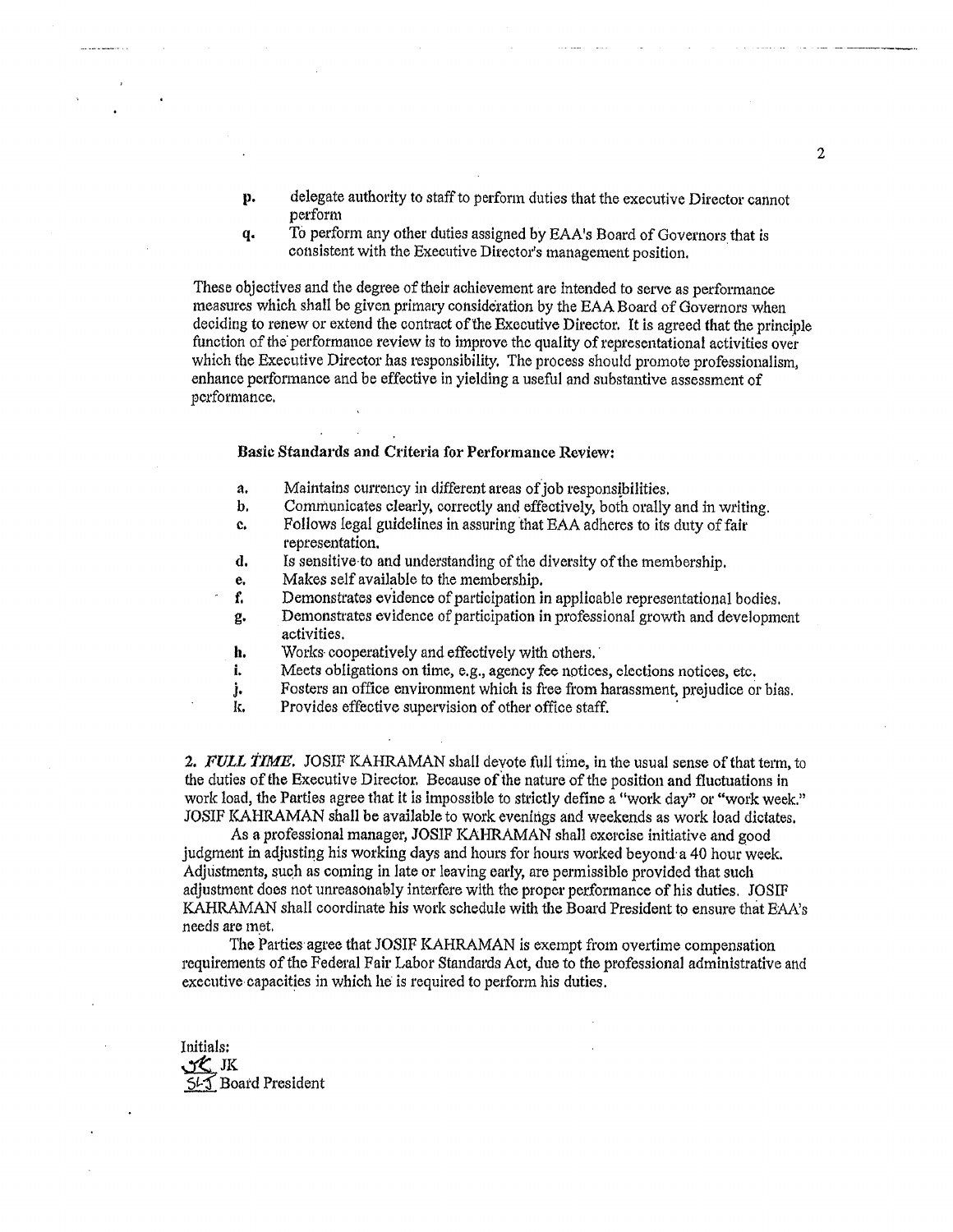3. AUTHORITY. JOSIF KAHRAMAN shall have all authority, under the direction of the Board, to conduct the business of EAA in connection with the goals established above, as well as all other regular ongoing business of the Union. This will include, but not be limited to, determining all EAA work schedules and assignments, review of subordinate employee performance, appropriate discipline as necessary) and like authorities required to maintain BAA as an organization. JOSIF KAHRAMAN will not, absent an emergency situation, terminate any employee without consulting with and adhering to any guidelines for employee retention promulgated by the Board of Governors.

- a. JOSIF KAHRAMAN shall submit a proposed annual budget at least sixty (60) days prior to the end of each fiscal year for review and approval by the Board. Once approved by the Board, JOSIF KAHlAMAN shall have the authority to expend these funds. Any expenditure not referenced in the adopted budget or in this Agreement must be approved by the Board on an item by item basis.
- b. JOSIP KAHRAMAN shall furnish any information and reports requested by the Board to them at a minimum of one meeting per month. These reports are <sup>a</sup> standard item on the Board's meeting agenda.

4. TERM. This contract for Executive Director JOSIF KAHRAMAN shall be in effect for one year, from August 6, 2010 until August 5, 2011, inclusive, with an option to renew. In the event that the Board of Governors fails to act in a timely manner, the contract shall renew on a month to month basis until such time as the Board of Governors acts.

a. The probationary period for the Executive Director shall be the first six months of service, with formal reviews by the Board of Governors after three and five months of service.

#### 5. COMPENSATION

Base Salary. Base salary is hereby established as \$135,000 annually. This salary is subject to adjustment in accordance with, and contemporaneous with, any increase in cost-of-living adjustments incorporated into the salary schedules of Memoranda of Understanding between the City of Los Angeles and EAA during the term of this Contract.

#### **6. FRINGE BENEFITS**

a. Health Care Coverage. BAA shall contribute a monthly sum not to exceed \$1,061 for health insurance, commencing with the first month of employment. This amount shall be adjusted to maintain parity with the City of Los Angeles Kaiser Permanente Employee + Family Subsidy for the term of this Contract. The payment of this sum shall be made directly to the health plan or medical care provider designated by JOSIF KAHRAMAN, or to JOSIF KAHRAMAN directly provided that JOSIF KAHRAMAN furnishes documentation of appropriate health care coverage.

b. Dental Care. BAA shall contribute a monthlysuni not to exceed \$50 to cover the cost of dental care coverage, commencing with the first month of employment. This amount shall be adjusted to maintain parity with the maximum City of Los Angeles Employee Dental Care

Initials: rt CJK 51.5 Board President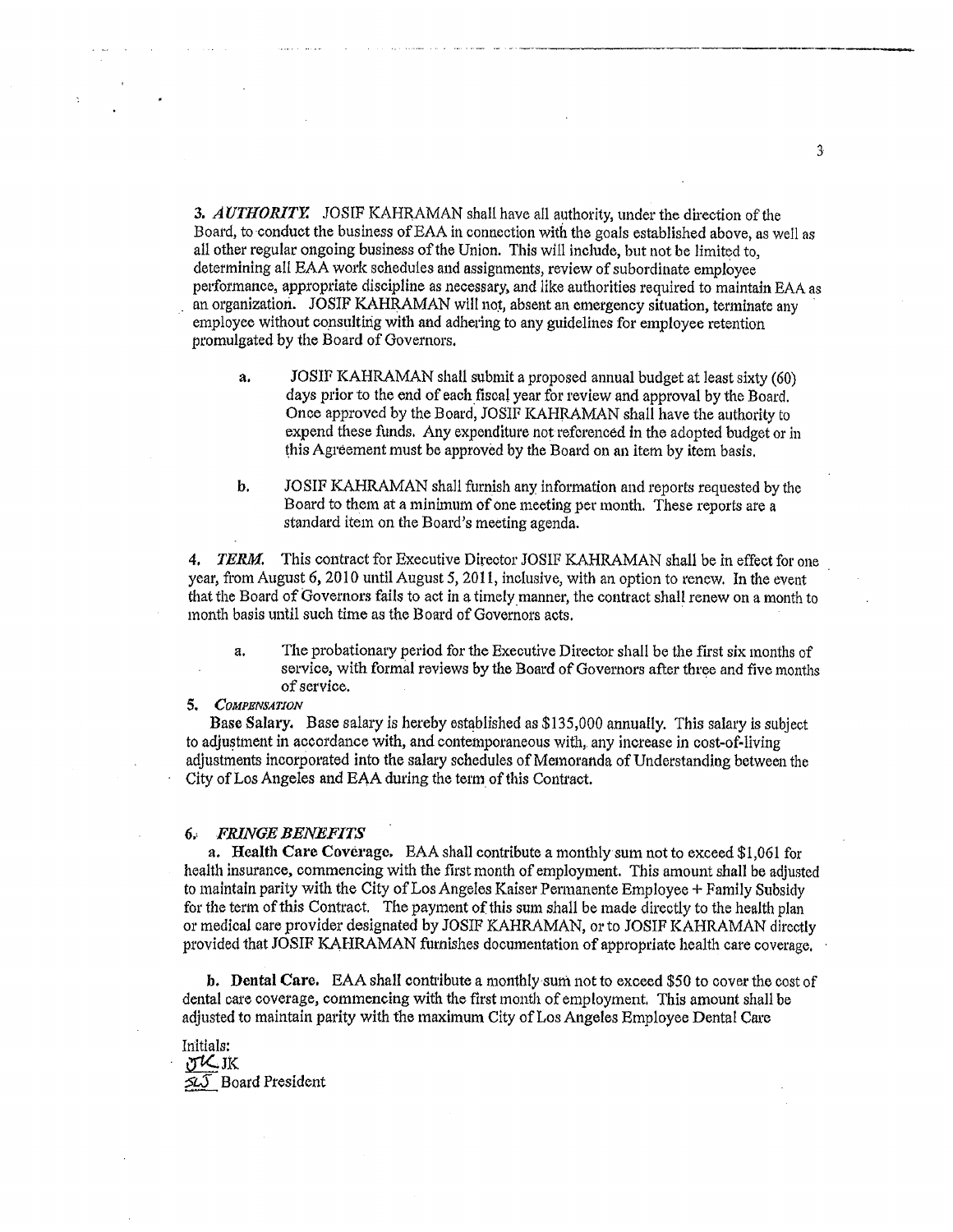Subsidy for the term of this Contract. Payment shall be made directly to the dental care plan or provider designated by JOSIF KAHRAMAN, or to JOSIF KAHRAMAN directly provided that JOSIF KAHRAMAN furnishes documentation of

c. Retirement. BAA shall contribute thirteen percent (13 %) of JOSIF KAHRAMAN's annual salary to the qualified SEP-IRA which BAA maintains for its employees.

d. Vacation. JOSIF KAHRAMAN shall be entitled to fifteen (15) vacation days per year with <sup>a</sup> maximum accrual oftwo years [thirty (30) days) entitlement,

e. Sick Leave. JOSIF KAHRAMAN shall be entitled to twelve (12) sick days per year with a maximum accrual of two years [twenty four (24) days] entitlement. Sick leave in excess of five (5) consecutive working days shall only be authorized if documented by a doctor's certificate or other suitable and satisfactory proof showing the fact of the illness and the necessity for the absence.

f. Section  $401(k)$  Non-Contributory Plan. EAA offers its employees a Section  $401(k)$ Plan. JOSIF KAHRAMAN may participate in this Plan up to the limits permitted by the Internal Revenue Code and other applicable tax regulations.

g. Holidays. Holidays are accordance with Board Policy and are listed in the Employee Manual.

7. STATUTORY BENEFITS. EAA shall provide Social Security, Worker Compensation Insurance, Disability Insurance, and all other benefits as required by law. BAA shall pay the full employer's share of such statutory benefits.

8. MAINTENANCE OF AUTOMOBILE AND PARKING. JOSIF KAHRAMAN shall maintain an automobile in fulfilling his / her duties for BAA. BAA shall provide <sup>a</sup> monthly automobile allowance of \$300 and shall provide parking at no cost to JOSIF KAHRAMAN for his/her automobile in close proximity to the BAA office. BAA shall at all times maintain comprehensive liability coverage on the vehicle in the amounts of not less than \$500,000 per person, \$750,000 per occurrence, and property damage liability in the amount of \$100,000 for each occurrence.

9. MIscellaneous Expenses. BAA, subject to Board approval, shall reimburse JOSIF KAHRAMAN for

reasonable expenses incurred in conducting BAA business, including mileage for work-related assignments or training.. Documentation of such expenses shall be submitted by JOSIF KAHRAMAN to the Board and shall be subject to audit at the Board's discretion. Reimbursement for mileage: shall be in cents per mile equivalent to the annual standard ear mileage allowance as determined by the Internal Revenue Service (IRS), and shall be adjusted annually to remain equivalent to the IRS standard,

JOSIF KAHRAMAN will submit all receipts, vouchers, and requests in an expense file, maintained for the benefit of the Executive Director, for justification to the Internal Revenue

Initials:  $\sigma$ <sub>K</sub> 512 Board President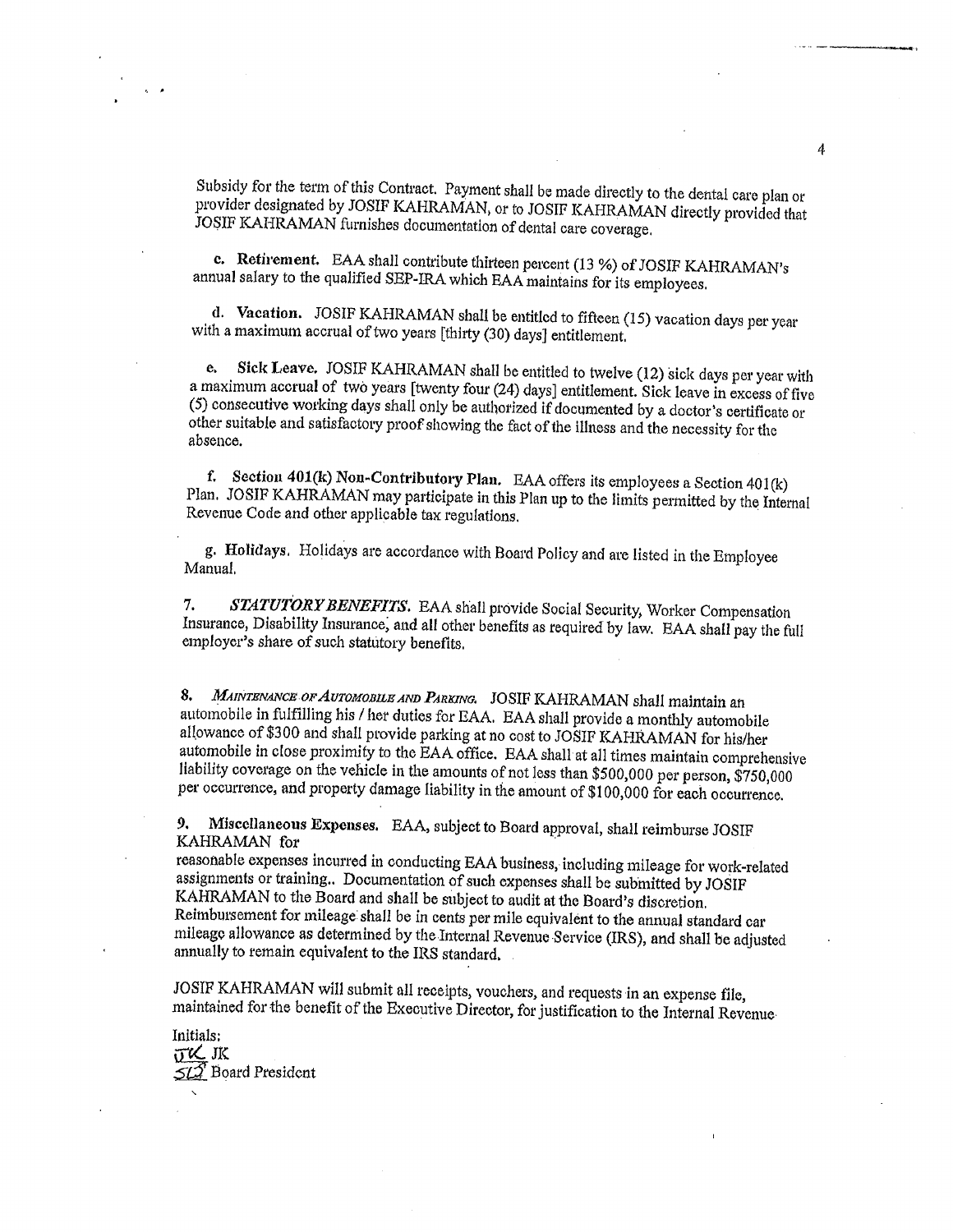Service and State Franchise Tax Board. Expenses shall generally be reimbursed within two (2) weeks of submission.

- a. BAA will provide an organization issued credit card to the Executive Director for work-related and appropriate purposes. Misuse of this privilege is cause for immediate termination under Section 7 of this Agreement.
- b. The Board recognizes that the Executive Director requires standing approval for meals and beverage for work-related purposes. The Board will review the use of this privilege of appropriate usage,
- c. BAA will provide the Executive Director with an appropriate cellular telephone with data/internet capability for work purposes. BAA will pay for this cellular telephone, and the appropriate comprehensive usage <sup>p</sup>lan, throughout the Executive Direetor's tenure with BAA. The right to the cellular telephone number upon termination or separation belongs to BAA.

EAA recognizes the risks of relocation to assume this position and seeks to mitigate this risk by offering up to \$5000.00 relocation expenses submitted with receipts and vouchers to the Board of Governors.

10. CONFERENCES AND OVERNIGHT TRAVEL. JOSIF KAHRAMAN shall attend such conferences, conventions, seminars, or workshops as the Board of Governors may authorize, JOSIF KAHRAMAN shall be reimbursed for all reasonable travel and lodging expenses. for those activities as per the applicable Board Policy.

11. Termination of Employment. JOSIF KAHRAMAN may terminate this Contract upon sixty (60) days written notice <sup>g</sup>iven to the Board; and the Board may, by <sup>a</sup> vote of two-thirds  $(2/3)$  of the entire Board, terminate this Contract. Such vote must be held at a meeting of the Board which is duly called and conducted; JOSIF KAHRAMAN hereby agrees that he / she shall return all books, records and other property of BAA to BAA immediately upon the termination of this Agreement by EAA or otherwise at the Board of Governors' direction.

#### 12, Separation Pay.

BAA Board of Governors recognizes the risks inherent in assuming an executive position and seeks to mitigate this risk through <sup>a</sup> prudent severance agreement. If JOSIF KAFIRAMAN is removed by the Board within the first six months of employment (i.e., the probationary period), the departing Executive Director will be paid his / her salary benefits equal to one month's compensation upon the last day of service. If separation by Board action occurs after the probationary period, JOSIF KAHRAMAN will be paid his salary benefits equal to two (2) months' compensation upon the last day of service.

In the event that the Board or JOSIF KAHRAMAN exercises the right, established above, to terminate this Contract, JOSIF KAFIRAMAN shall be entitled to payment for any accrued Vacation days at the time of termination. Payment for unused vacation days shall be calculated on a "pro-rata" basis from annual salary at the time of termination, based upon 260 working days in <sup>a</sup> yean Payment for unused vacation days shall not exceed the amount equivalent to thirty (30)

Initials: JK JK Board President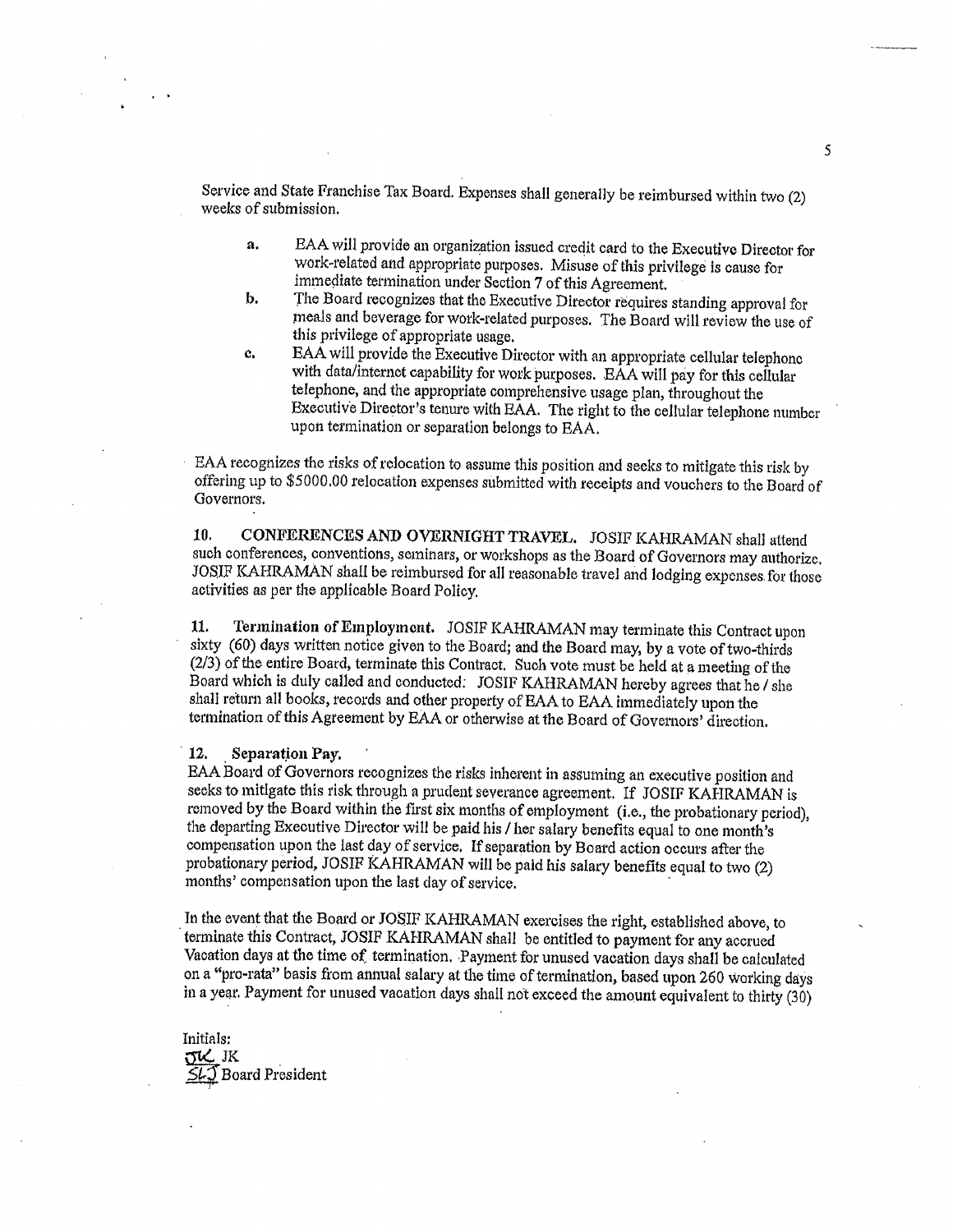days pay. BAA's Board shall maintain <sup>a</sup> policy for paying out the value of any vacation days accrued in excess of the maximum permitted.

13. Successors and Assigns. In the event that BAA is merged with, or acquired by, another entity, that entity shall be responsible for compliance with this Contract.

14. Liqnldated Damages, In the event of <sup>a</sup> de-certification that causes BAA to lose over fortyfive per cent (45%) of its members or <sup>a</sup> hostile takeover, either the Executive Director or BAA's Board may invoke this provision. JOSIF KAHRAMAN will be paid liquidated damages in the amount of his salary benefits equal to five (5) months' compensation upon the last day of service. If this liquidated damages provision is exercised, no other severance under this contract is due.

15. Savings Clause. If any provision of this Contract is found to be in conflict with any City, State or Federal Law, JOSIF KAHRAMAN and the Board hereby agree to meet promptly, and as often as necessary, to expeditiously renegotiate any such provision(s). All other terms and provisions of this Contract shall remain in full force and effect during the period of such renegotiations and thereafter for the remaining Term of this Contract.

16. Entire Agreement. The parties to this Agreement agree that this Agreement accurately and comprehensively sets out terms and conditions of employment between BAA and JOSIF KAHRAMAN. Bach party hereto agrees that this Agreement expresses the entire agreement between the parties and that no party has relied upon any verbal or other representation not part of this Agreement in deciding to enter into this Agreement.

Dated  $\frac{1}{\sqrt{10}}$  For ENGINEERS and ARCHITECTS ASSOCIATION Sharon L. Johnson, President

Dated:  $6$  Aug,  $600$ 

Initials: JK  $54$  Board President